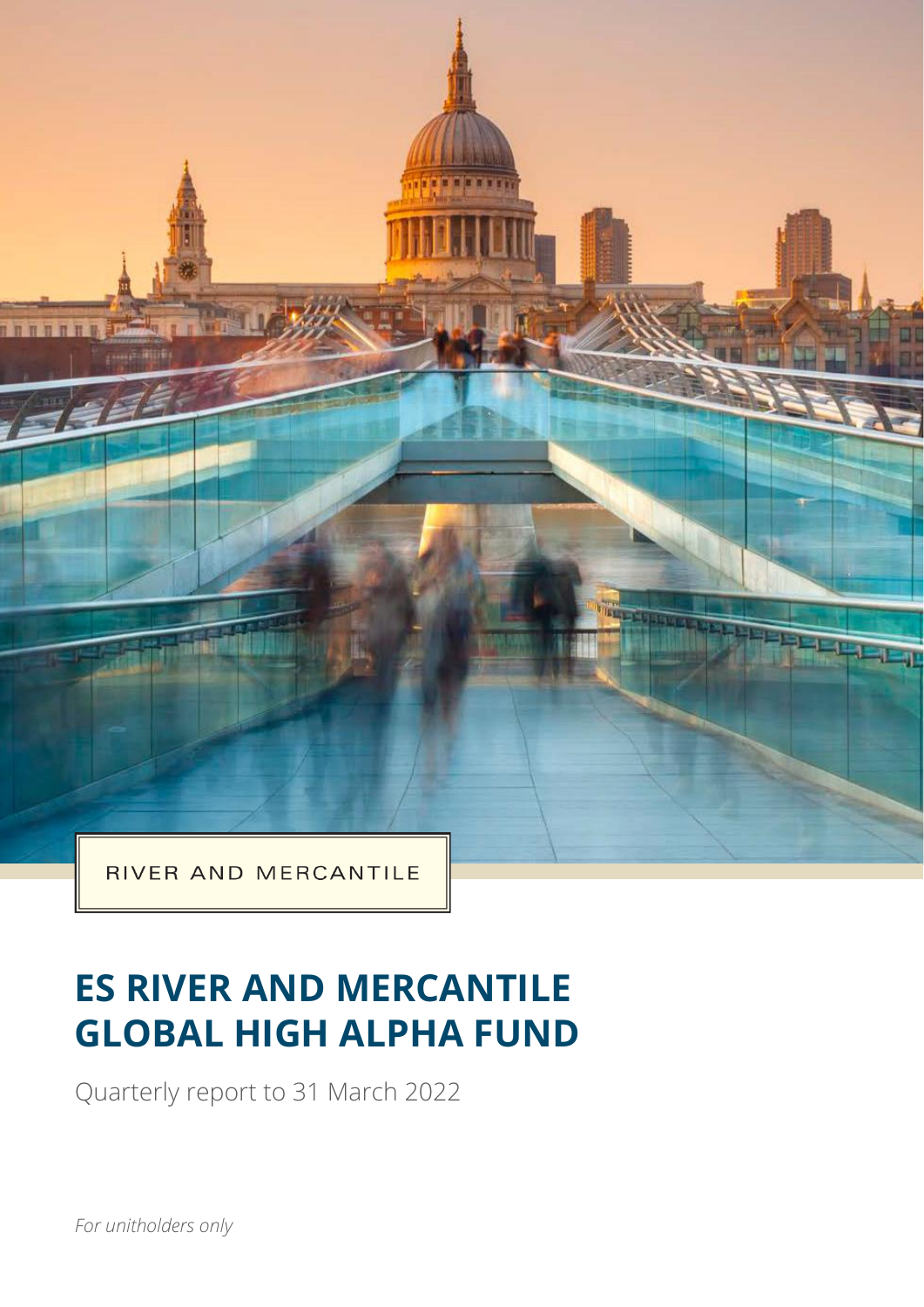# **ES River and Mercantile GLOBAL HIGH ALPHA FUND**

**Quarter 1, 2022**

## **INVESTMENT OBJECTIVE**

To grow the value of your investment (known as "capital growth") in excess of the MSCI All Country World Index (ACWI) Net Total Return (the "Benchmark") over a rolling 5-year period, after the deduction of fees.

# **PERFORMANCE (NET OF FEES)**



#### **PERFORMANCE (BEFORE FEES)**

|                        | Z share class | <b>Benchmark</b> | Difference |
|------------------------|---------------|------------------|------------|
| 3 months               | $-0.5\%$      | $-2.6\%$         | 2.2%       |
| 1 year                 | 5.0%          | 12.4%            | $-7.5\%$   |
| 3 years (p.a.)         | 10.3%         | 134%             | $-31%$     |
| 5 years (p.a.)         | 75%           | 10.5%            | $-3.0\%$   |
| Since inception (p.a.) | $101\%$       | 11 5%            | $-1.3\%$   |

*Source: River and Mercantile Asset Management LLP. Benchmark is the MSCI All Country World Index (ACWI), net GBP. Fund performance shown is of B share class (accumulation units) which is net of an annual management charge of 0.75% per annum, and the Z share class (accumulation units) which reflects the fund's gross performance before any fees are deducted. Fund performance is calculated using the midday published price. Please note that the benchmark performance is calculated using close of business mid-market prices. Other share classes may be available. Past performance is not a reliable indicator of future results.*

## **PORTFOLIO SUMMARY AND KEY RISK CHARACTERISTICS**.

| aum                      | £177.5m        | Portfolio volatility  | 14.2 |
|--------------------------|----------------|-----------------------|------|
| <b>Strategy Capacity</b> | £6bn           | Benchmark volatility  | 12.7 |
| Inception date           | 12 August 2016 | Portfolio Beta        | 1.06 |
| Number of stocks         | 198            | <b>Tracking Error</b> | 4.5  |

| aum                      | £177.5m        | Portfolio volatility  | 14.2%   |
|--------------------------|----------------|-----------------------|---------|
| <b>Strategy Capacity</b> | £6bn           | Benchmark volatility  | $127\%$ |
| Inception date           | 12 August 2016 | Portfolio Beta        | 106     |
| Number of stocks         | 198            | <b>Tracking Error</b> | $4.5\%$ |
|                          |                | <b>Active Money</b>   | 823%    |

#### **SYNTHETIC RISK AND REWARD INDICATOR**

| Lower risk              |  |  | Higher risk              |
|-------------------------|--|--|--------------------------|
|                         |  |  |                          |
| Typically lower rewards |  |  | Typically higher rewards |

The Synthetic Risk and Reward Indicator (SRRI) is based on how much the returns of the shares have varied over the last five years, or since launch (whichever is the shorter period). The higher the rank the greater the potential reward but also the greater the risk of losing money.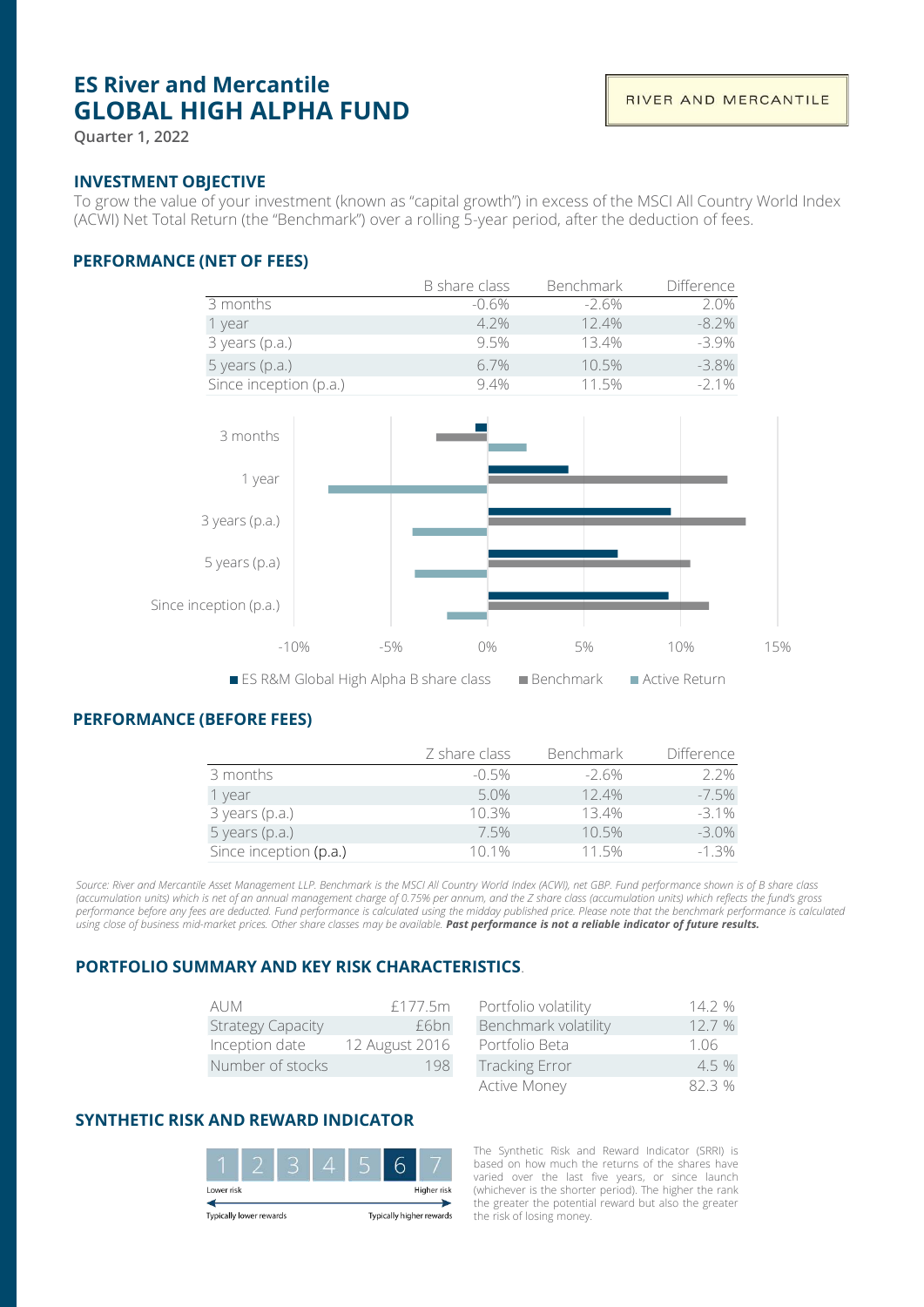# **Executive summary**

- Global equity markets fell in Q1 2022 (MSCI ACWI -5.4% total return in USD). There was a step up in the narrative of the Fed's focus shifting to fighting inflation and excess liquidity being drained from financial markets (that is, QE shifting to QT). Bond yields rose and curves flattened. The Russian invasion of Ukraine in February has impacted the supply of critical commodities such as oil, natural gas and wheat exacerbating existing inflation concerns. Higher beta companies – whether cyclical parts of value benchmarks (excluding commodity producers), the unprofitable ends of growth, or smaller companies – struggled; defensive company equities, gold and the US dollar among other 'flight to safety' assets rose.
- The Fund fell 1.7% in O1 2022, outperforming its benchmark in the period.
- We built a position in Waters Corp, a global leader in lab-based speciality measurement with pharma its predominant end market. Its improving organic growth prospects have become mispriced following roughly the largest share price pullback in the last 5 years. We switched a holding in FLSmidth into peer Metso Outotec. We initiated smaller positions in LG Household & Health Care, Avantor and Shimano, and exited BNP Paribas and Ping An Insurance (plus a handful of smaller positions) following investment case reviews. Daibiru was sold following a bid from its majority owner.
- We update on engagement meetings with Japanese holdings Toyota Industries and Nikon, which are at an early stage, and report on positive results from dialogue ongoing for over a year with Spanish testing business Applus.
- The portfolio in aggregate delivers ~12% cash return on capital growing sustainably at a highsingle digit rate, valued at ~8% earnings yield. It has modest financial leverage. The relative value opportunity is stark – the portfolio trades at two-thirds the benchmark's asset-based valuation despite similar fundamentals.
- This quarter we comment on the impact of 'the fog of war' on markets, specifically its ability to induce 'System 1' thinking among investors. We focus in on the value creation opportunity when competitively advantaged 'niche' businesses see said niche expand and therefore deliver enhanced growth rates. Related to this we demonstrate the path to green steel in our sustainability feature, and the attractive prospects created by this for portfolio holding Danieli.

# **Investment background**

Global equity markets fell in Q1 2022 (MSCI ACWI –5.4% total return in USD). The sharpest losses occurred in January when there was a shift in momentum, with equity market leaders in recent years turning into laggards most notably US equities – the NASDAQ was -20% at the lows in mid-March and finished down -9%. There was a step up in the narrative of the Fed's focus shifting to fighting inflation and excess liquidity being drained from financial markets (that is, QE shifting to QT). US 10-year bond yields rose 83bps to 2.3% (and have continued to over 2.8% at the time of writing) but yield curves flattened which has driven increasing commentary around economic recession risks. The Russian invasion of Ukraine exacerbated the key near-term issues impacting the macro, namely inflation. Higher commodity prices due to supply-side disruption from the war has created the 'wrong' type of inflation. We have seen eye-catching moves in the most impacted commodities such as oil (Brent +35%), natural gas, nickel (+51%), and wheat. With read through to food inflation and energy costs, the latter particularly in northern Europe, financial markets are pricing tougher times ahead for consumer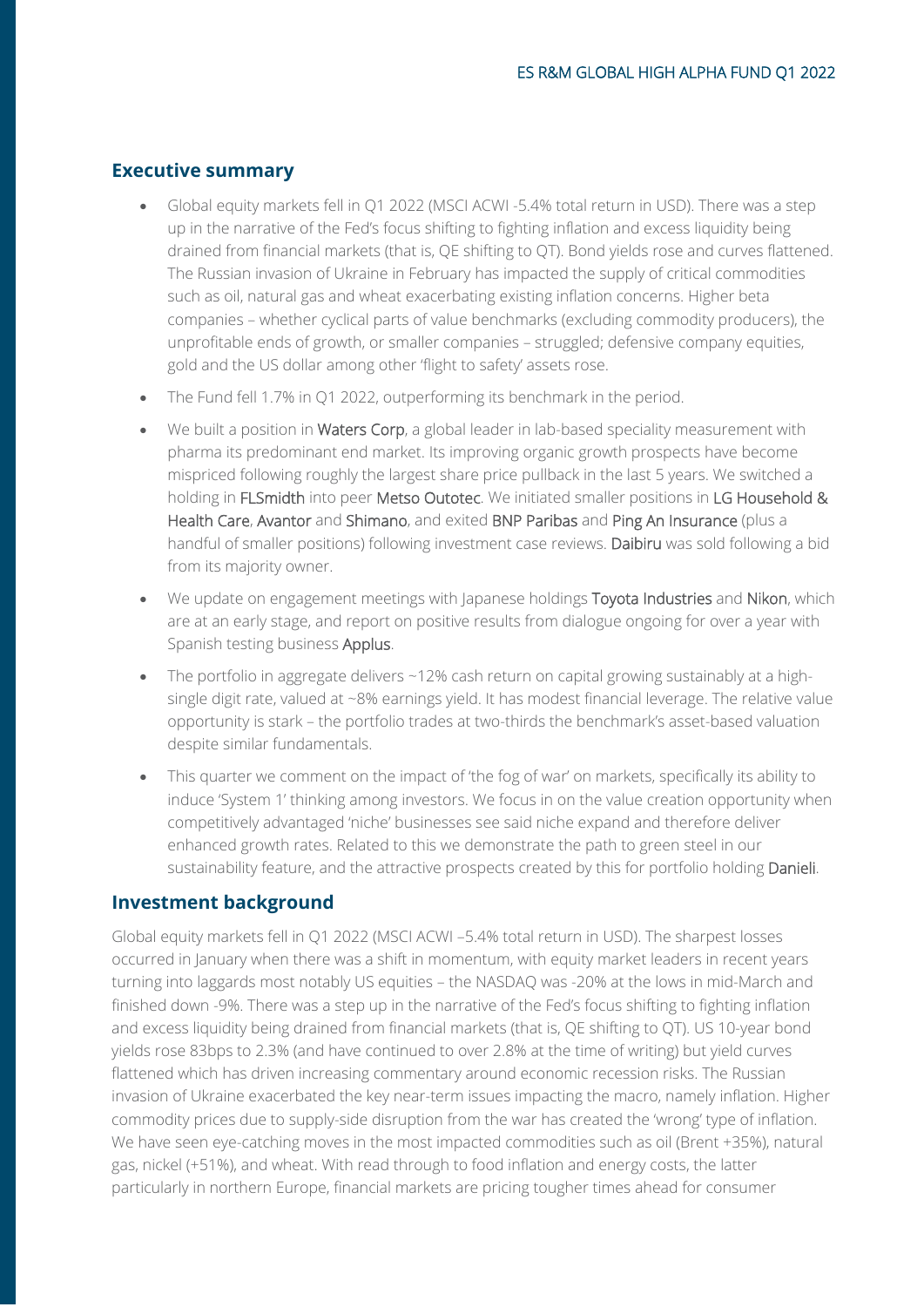spending. Taken together, higher beta companies – whether cyclical parts of value benchmarks (excluding commodity producers), the unprofitable ends of growth, or smaller companies – struggled; defensive company equities, gold and the US dollar among other 'flight to safety' assets have risen.

# **Performance**

The Fund fell 1.7% (net of fees) during Q1 2022, versus a total return of -2.6% by its comparator benchmark, the MSCI ACWI index, and +2.0% for the MSCI ACWI Value index (all in GBP).

7 of the top 10 contributors to performance came from the Energy sector. Baker Hughes (+56% in GBP) provides services to the energy sector, and high correlation to oil prices over the short-term has supported strong share price performance. We expect near-term margins will surprise positively due to pricing power in capacity-constrained markets but are most interested in the long-term role that it will play in energy transition and the transformational impact this can have on valuation. Anglo American (+36%) was likewise unsurprisingly strong given the positive moves in underlying commodity prices. Another key area of strength – also commodity-related – was exposure to the agricultural complex, with both agchem producer Mosaic (+74%) and machinery provider AGCO (+30%) rising into a tight supply market, raising prices and likely extending the current cycle. Allfunds (-39%) had the dual short-term negatives of a relatively high starting valuation multiple (it is a growth compounder investment case) and beta to falling markets (it generates commission on the level of client AuM). Companies seen as exposed to the consumer or US residential housing were also weak, including Bath & Body Works (retail) and TopBuild (insulation distributor & installer).

# **Activity**

Waters Corp and Avantor are both under-appreciated compounders with defensive revenue streams whose share prices fell sufficiently during the Q1 rotation to offer an attractive margin of safety. Waters Corp (which we have now built to a 2% position) is a global leader in lab-based speciality measurement in the pharma, industrial (food, environment & materials) and government / academic markets. The current equity value is mispricing a confluence of factors which are creating an exciting flywheel for accelerating value creation. Under new management, a revitalisation of the instruments product set has refreshed the installed base growth engine to towards the top end of the peer group, which will flow through to attractive growth in services and consumable revenues (these recurring revenues are ~55% of the total). Operational gearing plus productivity benefits will allow 20-30bps p.a. margin accretion even accounting for re-investment to support growth beyond 2024, while deployment of FCF generation and utilisation of the conservative balance sheet on both buybacks and bolt-on M&A further underpin medium-term value per share growth. Roughly the largest share price drawdown in the last 5 years amidst market rotation created the opportunity, with our purchase price baking in sub-4% growth in perpetuity compared to mid-to-high single digit we anticipate and that has historically been delivered. We expect earnings upgrades can catalyse a re-rating.

Investors underestimate the longevity of organic growth acceleration at Waters Corp, which management expect to increase further from 2024 onwards, supporting margin improvement



*Source: company presentation*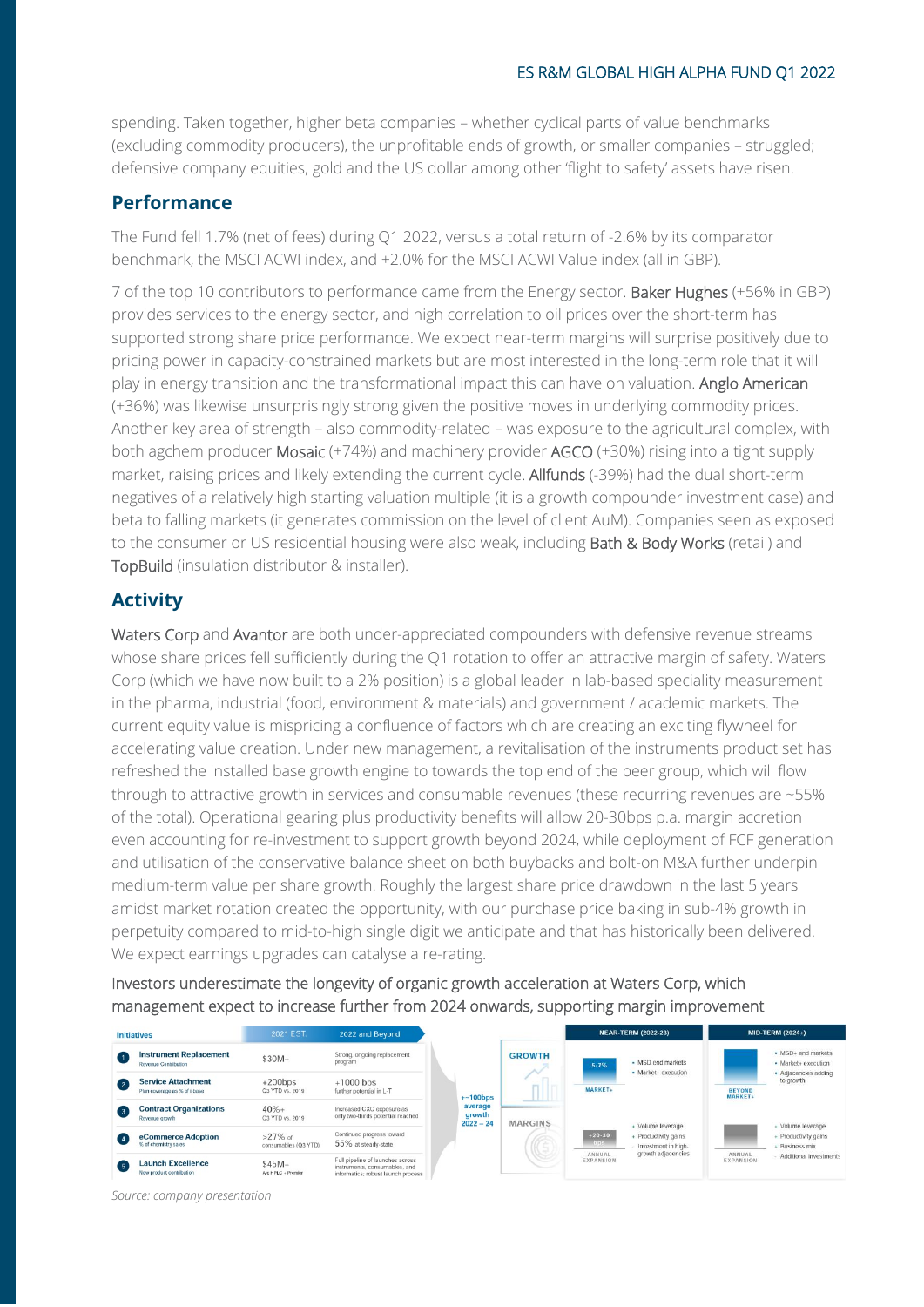# ES R&M GLOBAL HIGH ALPHA FUND Q1 2022

Fellow Life Sciences business **Avantor** in current form is the result of the combination of Avantor, a high value consumables producer, and global distributor VWR. Whereas Waters' instruments operate as the vanguard of that business on top of which consumables & services are sold, the consumables are the business at Avantor and are deeply embedded in each stage of the research, scale-up and manufacturing activities for its predominantly biopharma customers<sup>[1](#page-4-0)</sup>. This results in attractive ~85% recurring revenues and high margins (30%+ on proprietary content), providing a basis for highly cash generative growth. The company has guided to mid-single-digit organic growth and margins expanding 50-100bps per annum to 23%, supported by structural growth in its end markets and the balance of business shifting away from 3rd party distribution to the higher margin proprietary consumables (targeting >60% from 50%). This is happening organically – the bioprocessing franchise is growing 3x faster and has margins  $\sim$ 2x than the rest of the business – and via M&A, with  $\sim$ \$8bn of firepower estimated between now and 2025. The shares trade at a discount to peer multiples despite its strengths, which we attribute partly to financial leverage; the cash generation means this is a manageable risk to be monitored though limits the position size for now. The ~14x multiple of mediumterm earning power provides a healthy margin of safety.



## Avantor serves large, high-growth end markets

#### *Source: company presentation*

Korean-listed LG Household & Health Care (LGHH) has an attractive market leading position in the growing 'K-Beauty' sector, as well as offering solid cash generation from its smaller beverages division (~20% of sales). Its shares had materially de-rated since July 2021, falling ~45% (to below March 2020 levels), with its profit multiple sitting well below its own historic average and at a significant discount to peers with similar or weaker economics. Covid lockdowns and travel restrictions reduced sales in China, and then more recently a pricing dispute with "daigous", who operate as intermediaries, led to nearterm earnings downgrades. We expect both are temporary issues which can be resolved, allowing sales and free cash flow to recover, accompanied by a re-rating. The implied margin of safety is sufficient to look through near-term negative timing elements and so we started to build a position which can be added to as more positive evidence emerges to support the investment case.

We switched a position in FLSmidth into peer Metso Outotec. The latter has superior earnings quality and a better mix of commodity end markets (notably EV battery materials). In its Minerals division the growth outlook is bullish and this is the gem within the business, with service revenues ~2/3 of total leading attractive earnings quality and structurally higher margins. Aggregates (28% of sales) will also benefit from strong construction activity. We see margin upside over the medium-term, with the current 13% below the through-cycle target of above 15% and with best-in-class peers pushing 20%. Despite the attractive profit growth potential, the shares trade at roughly half the multiple of Epiroc or a 30% discount to close peer Weir.

We initiated a small holding in Shimano, the global leader in high-end bicycle components (~80% sales, 70% market share) and fishing tackle (~20% sales). Its global manufacturing presence confers significant

<span id="page-4-0"></span>*<sup>1</sup> Avantor's consumables are specified into formulations for >80% of the top 20 commercial biologics on the market today.*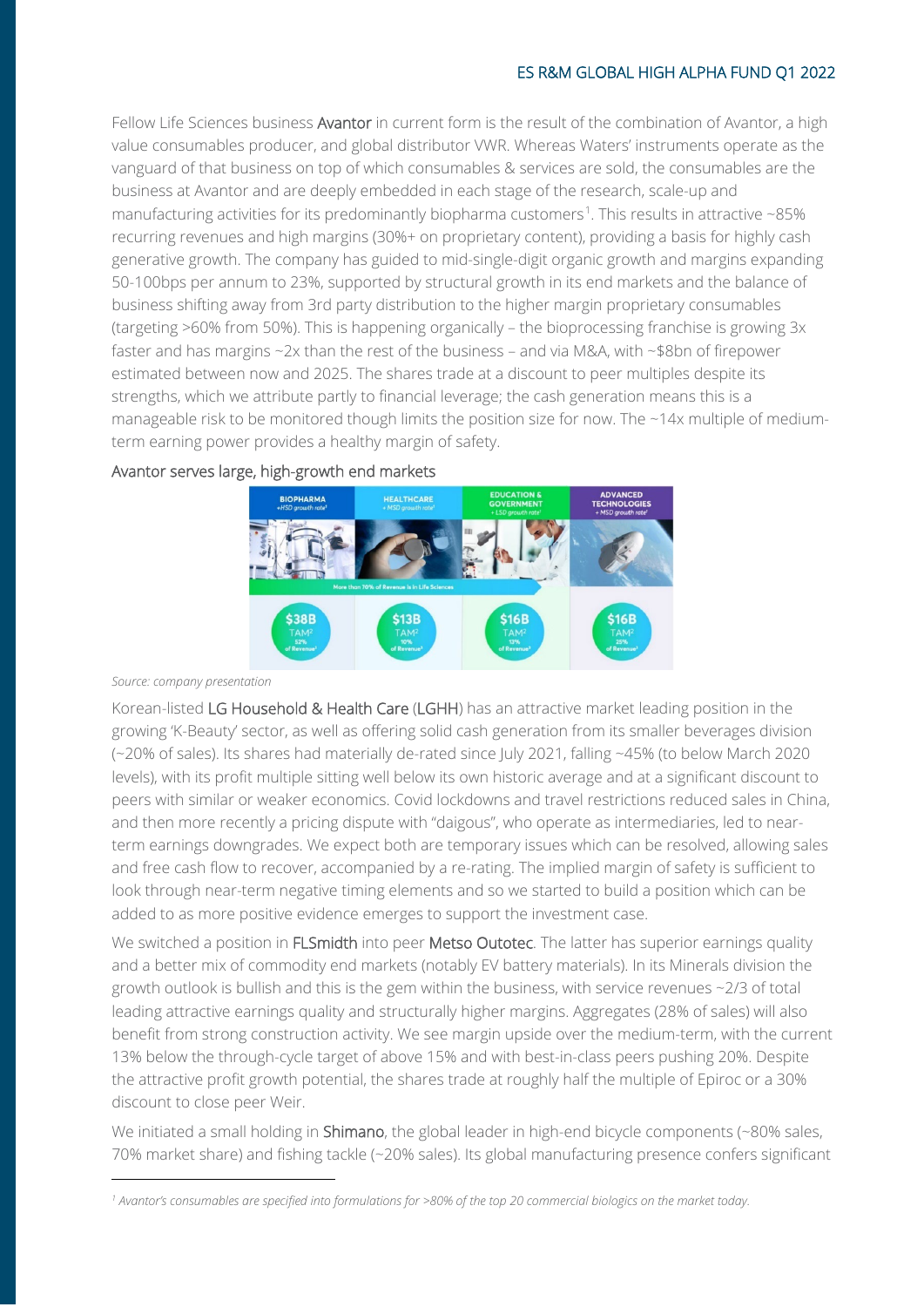moats, strong pricing power and better insulation against supply chain constraints than bike assemblers. Sustainability tailwinds for demand are compelling and the robust balance sheet presents scope for buybacks.

We sold a holding in **Ping An Insurance** following a review of the investment case. A combination of the core life insurance business continuing to lag our expectations plus a more negative assessment of certain risks around governance and earnings quality at associates lowered our conviction in the strength of our original analysis. The range of possible outcomes is wide and we do not currently feel well placed to assess the probabilities. We shifted some capital within banks from BNP Paribas, which was sold completely, into Banco Santander. Santander offers more material upside to interest rate increases due to the structure of the Spanish market, which has materially consolidated since the Sovereign Debt Crisis, as well as a recovery opportunity in Brazil. Japanese real estate company Daibiru was sold following bid for by its majority owner, Mitsui OSK, at a 50% premium to the resting share price. Translation business RWS was sold post a profit warning around additional investment required to deliver improved organic growth. We exited a selection of smaller positions (Fraport, Uber, Modern Times, Spotify, Solocal, Datalogic) where we could not build sufficient conviction to upweight following review, predominantly due to concerns around the pricing power of the business models. We sold US toy and game brand owner and manufacturer **Mattel** following a new flag for a potential UN Global Compact breach from Sustainalytics relating to safety issues on a product recall.

# **Portfolio fundamentals**

The fundamentals of the companies in our portfolio are robust. Overall, we own businesses whose return on capital (CFROI) is historically solidly double-digit on a through-cycle basis and which are expected to improve this CFROI at double the global benchmark's rate over the coming years. Our companies are growing sustainably at a high-single digit rate, while employing low levels of debt (see table below). Yet despite these fundamental supports, the valuation gap today between our portfolio and the benchmark is very wide – currently trading at two-thirds of the valuation multiple based on replacement cost and more attractive cash flow yields. The ~8% forecast earnings yield for our growing, value-creating companies still provides an attractive valuation cushion to the ~2.5% yield on offer from the US 10-year bonds.

|                                                     | <b>R&amp;M Global</b><br>High Alpha | <b>MSCI ACWI</b><br>weighted<br>average |
|-----------------------------------------------------|-------------------------------------|-----------------------------------------|
| Average market cap (\$bn)                           | 172.4                               | 391.7                                   |
| <b>Fundamentals</b>                                 |                                     |                                         |
| Cash Flow Return on Investment (5Y average)         | 11.7%                               | 13.6%                                   |
| Cash Flow Return on Investment change (3Y forecast) | 0.9%                                | 0.5%                                    |
| Sustainable growth rate                             | 8.5%                                | 11.6%                                   |
| Debt-to-equity                                      | 117%                                | 134%                                    |
| Valuation                                           |                                     |                                         |
| Forecast earnings yield (+12mths)                   | 8.1%                                | 6.2%                                    |
| Equity Free Cash Flow yield (trailing 12mths)       | 6.9%                                | 4.9%                                    |
| EV to replacement cost (inflation-adjusted)         | 2.9x                                | 4.9x                                    |

*Source: Credit Suisse HOLT, Bloomberg, River and Mercantile Asset Management LLP. Data to 14 April 2022. Data representative of the UK domiciled ES R&M Global High Alpha Fund, a sub-fund of the ES River and Mercantile Funds ICVC.*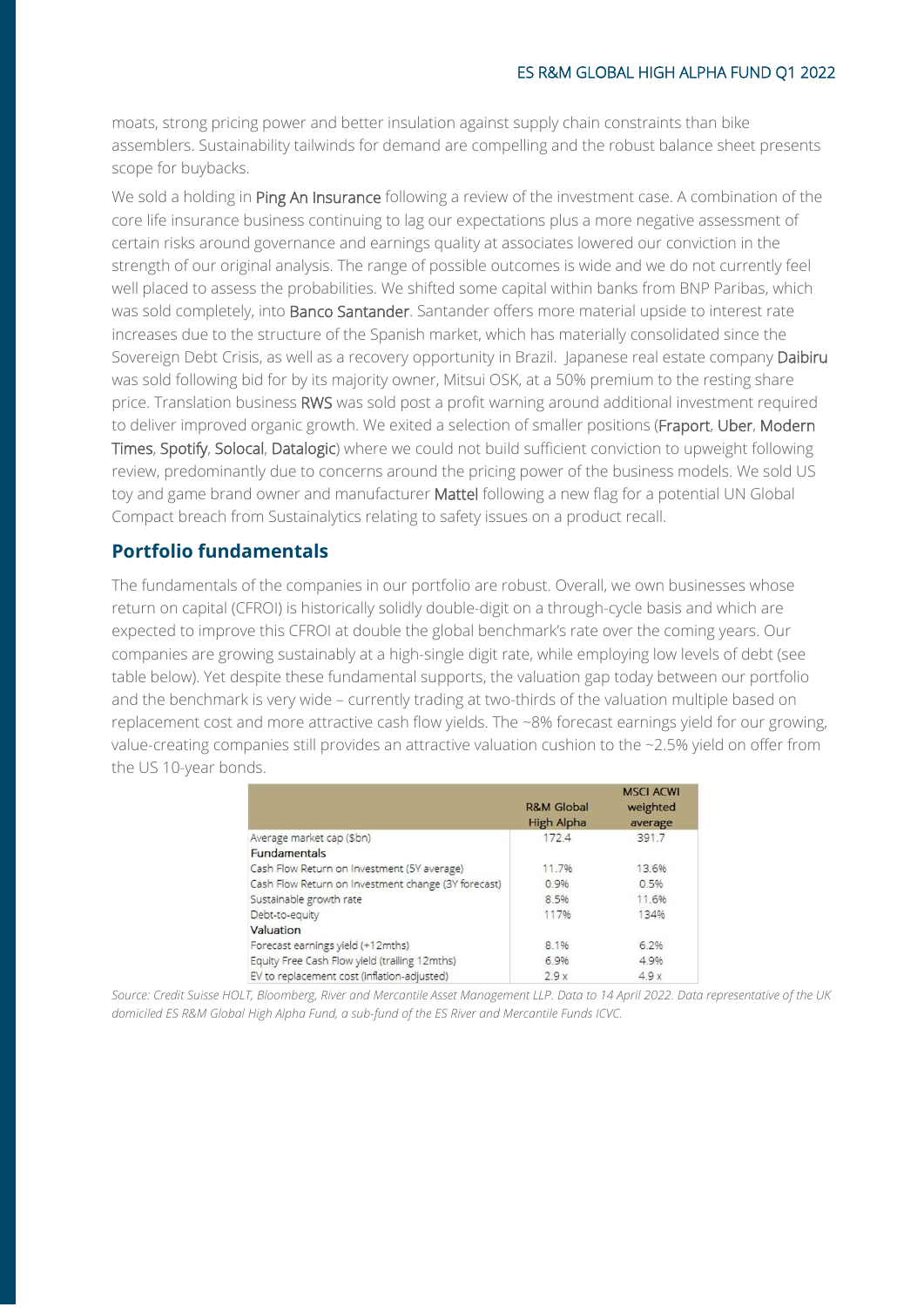The Style skyline offers another way to view this, showing a clear bias to attractive valuations on a range of traditional measures, with future earnings growth<sup>[2](#page-6-0)</sup> continuing to improve at a more rapid rate than the benchmark.



*Source: StyleAnalytics. Data to 31 March 2022*

# **Engagement**

*In this section, we share some highlights from the engagement we had with portfolio companies during the quarter around sustainability issues, including key outcomes. Note that this is not an exhaustive list of engagement activity during the quarter[3](#page-6-1) .* 

Other than our Philips meeting, following which we completed a full sale of the position (covered above), our most interesting engagements in Q1 2022 for ongoing investments were with two Japanese holdings (Toyota Industries and Nikon) and Applus. Overall, we are encouraged by the direction of travel for two areas that we expect to gain increasing attention in coming years – just as disclosure of carbon emissions and setting of net zero targets already have – and which we consistently raise with investee companies: [1] increasing the representation of women in senior management positions, and [2] inclusion of ESG KPIs (such as employee or customer satifaction, emissions reduction, health & safety) within executive compensation.

In 2021, Applus confirmed ESG KPIs were to be included in executive remuneration from 2022 (something for which R&M had pushed); our latest meeting was designed to cover the details of these as well as other incentivisation measures. The ESG KPIs will comprise 15% of the annual bonus and 10% of the LTIP. Incentive benchmarks are aligned with the ESG targets outlined below:



#### **ESG - Vision and 2024 Targets**

#### *Source: company presentation*

We held our first one-on-one meetings with representatives from Toyota Industries and Nikon. During both meetings we highlighted our desire for sustainability metrics to be included within executive compensation, which has been fed back into each Board.

<span id="page-6-0"></span>*<sup>2</sup> Shown as 'Forecast Growth 12M' in the Style Analytics skyline.*

<span id="page-6-1"></span>*<sup>3</sup> A full review can be found in the Quarterly Sustainability Report.*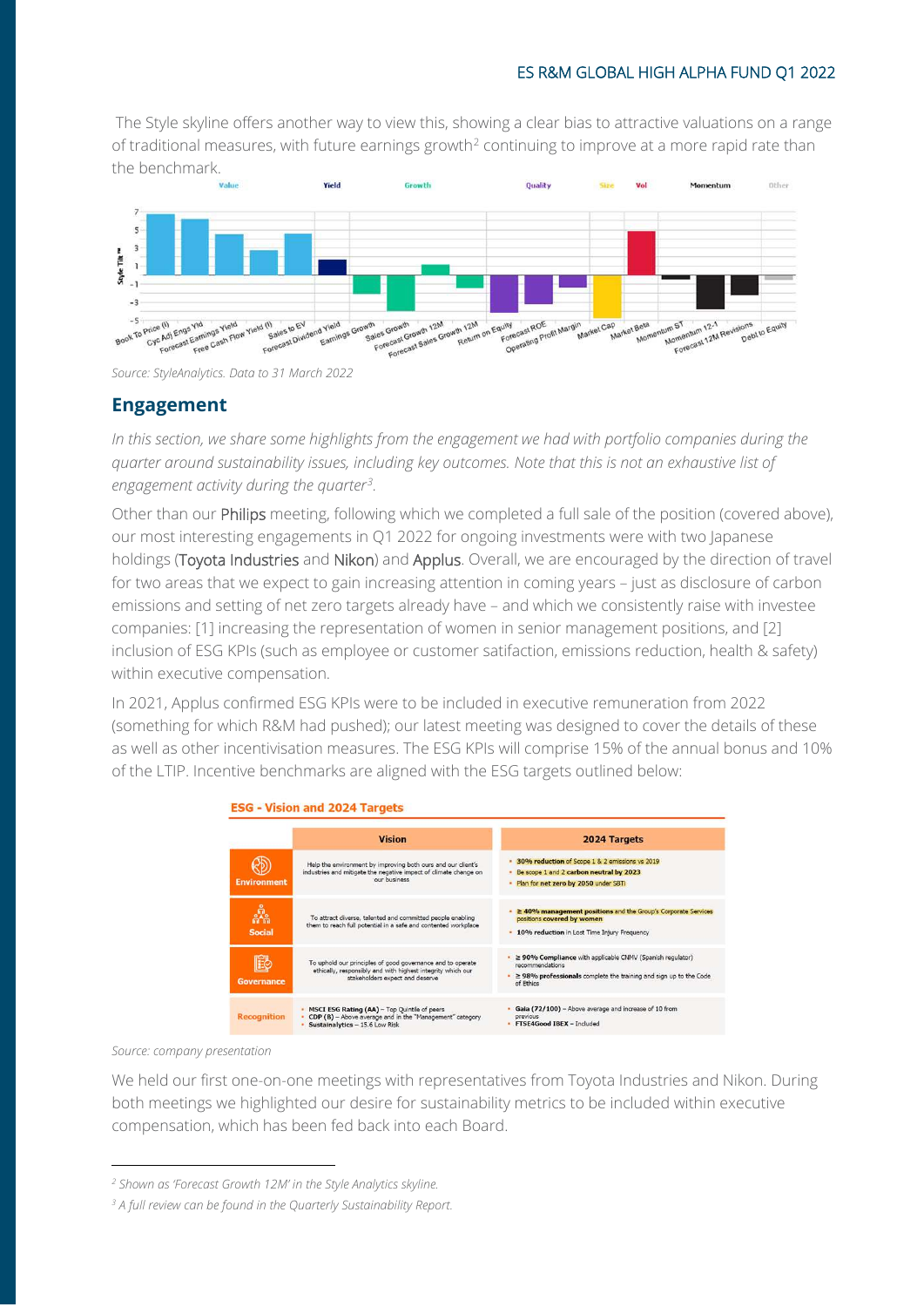# ES R&M GLOBAL HIGH ALPHA FUND Q1 2022

At Nikon we also highlighted concerns around sub-optimal capital allocation, as cash represents ~80% of the market cap. We are in favour of conservative balance sheets but this is excessive and could be put to better use buying back its own shares based on the low valuation and steep discount to fair value. Nikon subsequently stated at its investor day that it will buy back up to ¥30 billion, or up to 10% of outstanding shares, and will also cancel half of the outstanding treasury shares. Investors responded positively – the share price has risen 12% since the announcement.

Toyota Industries offers a rich opportunity set for improvement in areas of governance and environmental target-setting which lag best practice, within a business that is fundamentally well-aligned with sustainability considerations. Key issues raised were: [1] improvements to board structure, notably more independent non-executive directors, and more diversity; [2] reducing the weight of crossshareholdings & strategic equity stakes in other Japanese businesses; [3] setting more ambitious targets for women in management roles; [4] to shift the groupwide emissions target from carbon neutrality to net zero by 2050; [5] to clarify gaps in supply chain certification raised by MSCI ESG Research. We expect to see evidence of action on these items over the next 1-2 years, setting the basis for additional changes over a longer timeframe.

# **Strategy Focus: The Fog of War**

Away from purely financial market considerations, the Russian invasion of Ukraine during the last quarter, along with the terrible ensuing humanitarian crisis, was the the most meaningful geopolitical development in many years. There can hardly be anything more 'System 1 thinking'<sup>[4](#page-7-0)</sup> inducing than war, with the visceral images displayed across TV (with wall-to-wall coverage), newspapers and social media appealing very starkly to our most basic human instincts. How does one think clearly about investment when nuclear apocalypse is seemingly one of the cards on the table? An analyst research note (shown below) garnered significant attention with its precise attempts to assign a probability to a "civilisationending global nuclear war" – 10%, apparently – and equally intriguing conclusion about asset allocation flowing from this insight: "The risk of Armageddon has risen dramatically. Stay bullish on stocks over a 12-month horizon."



#### *Source: BCA Research (via Twitter)*

System 1 thinking relies on shortcuts. Three such shortcuts investors have been applying which have created inefficiencies in market pricing might be regional exposure, sector exposure and pricing power.

<span id="page-7-0"></span>*<sup>4</sup> The main thesis of Daniel Kahneman's classic behavioural finance book Thinking, Fast and Slow (2011) is that of a dichotomy between two modes of thought: "System 1" is fast, instinctive and emotional; "System 2" is slower, more deliberative, and more logical.*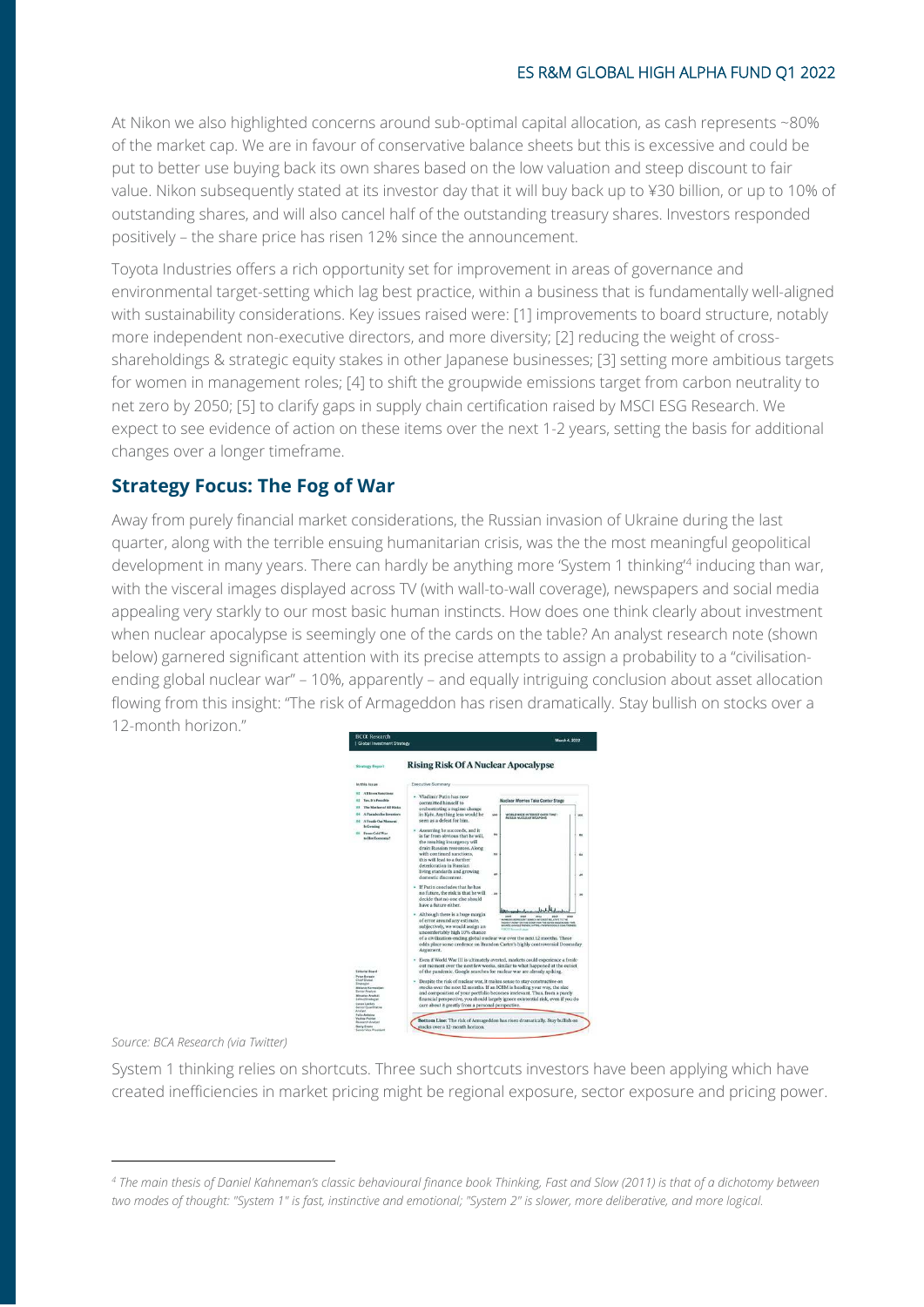# ES R&M GLOBAL HIGH ALPHA FUND Q1 2022

Regional exposure and sector exposure become the quick-fix decision-making proxies for analysts, strategists and (yes, we're guilty too) portfolio managers. War in Europe? Sell European-listed companies (regardless of where they generate revenue). Cost of living crisis in Europe? Definitely sell European consumer discretionary companies. We lost count of the sell-side analyst reports recently downgrading recommendations on companies due to having the 'highest exposure to Europe among coverage' (or words to this effect). Maybe in aggregate these conclusions turn out to be correct, but in the stampede for the exit inefficiencies are created – the babies thrown out with the bathwater.

Take sector classifications. In certain instances these can give misleading signals as to the true drivers of the investment case. They are are commonly used to infer whether a company – and by extension portfolio positioning - is cyclical or defensive<sup>[5](#page-8-0)</sup>. Within the portfolio, our consumer discretionary weighting is 14% (source: MSCI). Yet break this down and key components include Sony (3.5%), with its broad array of businesses such as imaging semiconductors (technology), music and TV/film (media) and insurance (financial); or Nikon (2.5%), where the key driver of the investment case is the growing profit contribution from lithography equipment systems (technology) rather than the cameras for which it's historically been known. Booking Holdings (2.1%) is exposed to travel, historically a horrible place to be operating in a recession as business travel was a large, high margin contributor. Furthermore, its revenue base is predominantly European. But the base line for business travel today is low so if there is a recession, travel will not be hurt by a weakness in business travel to the extent it was in the past. Then you have a massive pent-up demand impulse from consumers. The evidence is thin so far that consumers are willing to forego their summer holiday due to the war in eastern Europe. On top of that, its business model is a technology platform which operates like a toll-road on the traffic it generates for hotels so has linear pricing power. Should we sell this because of its sector classification and geographic exposure? Judging by the share price, many holders did but this doesn't strike us as the right decision for investors like us with a longer time horizon.<sup>[6](#page-8-1)</sup>

Another investment, Hayward Holdings, sits in the industrials sector but is really a consumer-facing business. No doubt, were it re-classified it would be as consumer discretionary – either way, from the top-down it would be considered a cyclical business. The near-term market focus is on risk to the business in a slowdown for new pool installations following the pandemic boom and if the volume of new build homes drops in a rising interest rate environment. These high-level observations can be challenged by zooming out for longer-term historical perspective – both in terms of number of pool installations and number of single-family housing starts relative to history – and simultaneously zooming in to better understand the drivers of value for the business. In Hayward's case, our analysis suggests by far the bigger driver of value (via future cashflows) is the renovation, upgrade and replacement parts revenues that are a function of the installed base of pools. In this sense, ~80% of revenues coming from aftermarket services should prove less discretionary than the initial decision to install a pool.<sup>[7](#page-8-2)</sup>

<span id="page-8-0"></span>*<sup>5</sup> We prefer the classifications cyclical versus less cyclical – in Howard Marks's words, "It's essential to remember that just about everything is cyclical".*

<span id="page-8-1"></span>*<sup>6</sup> As another example,* TopBuild *(1.5%) and* Owens Corning *(2.0%) operate in the same profit pool – Owens Corning provides insulation material which TopBuild distributes and installs into residential housing – yet one is classified consumer discretionary and the other industrial.*

<span id="page-8-2"></span>*<sup>7</sup> Renovation is typically done every 10 years, pumps, filters & cleaners (Hayward's core products) aren't discretionary items within this. This decision to maintain the pool properly and to upgrade to Hayward's modern pumps has strong economic rationale – 90% energy efficiency gains and 50% chlorine use reduction, while it costs ~\$5-10k to remove a pool or \$2k to drain (which also induces underground water risks).*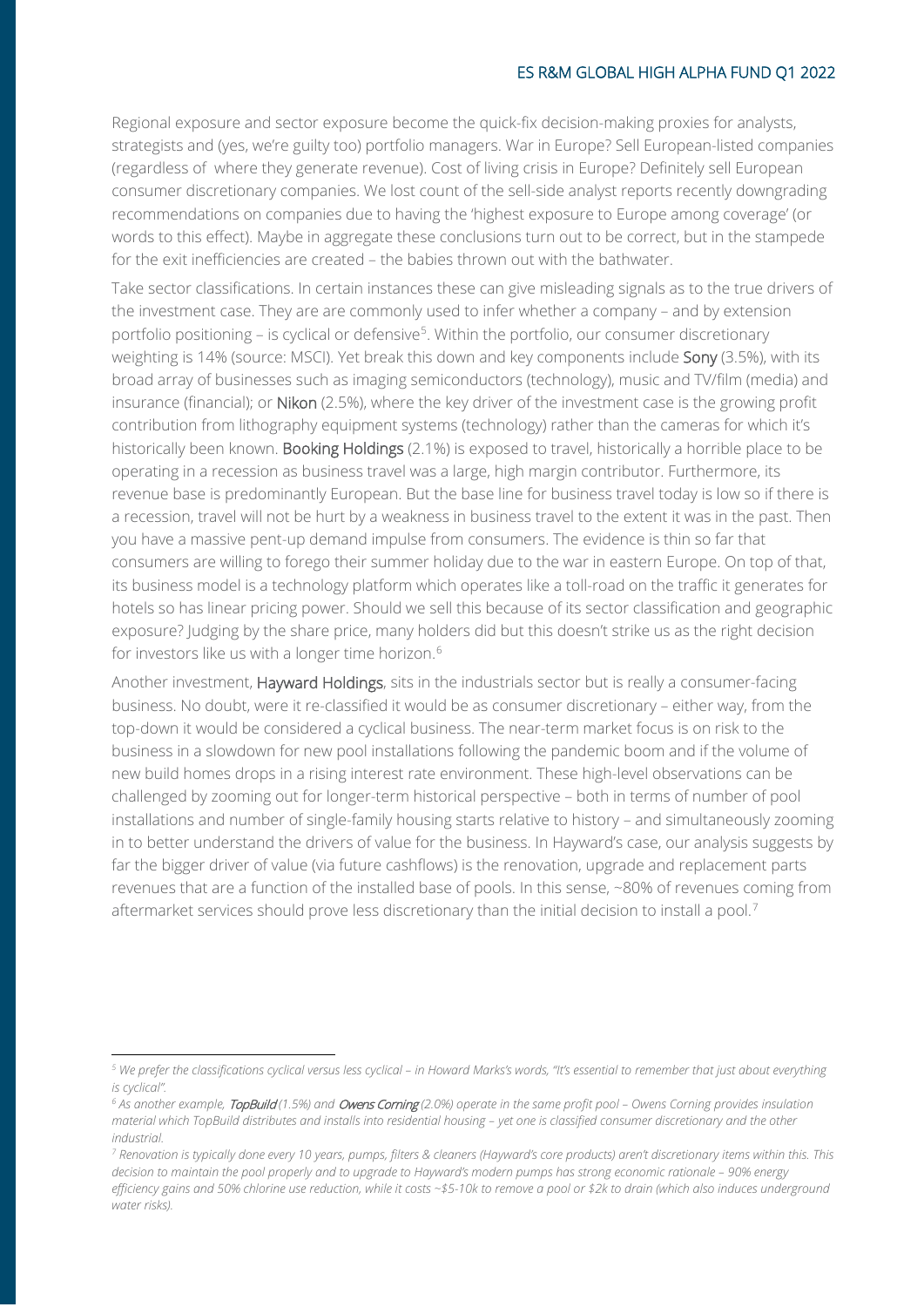US new pool construction is running below the ~150k per annum average pre-GFC (left); Hayward's revenues are heavily skewed to aftermarket sales, which are likely to benefit from the old installed base requiring upgrades (right)





#### *Source: company presentation*

We also see short-cuts being used to assess pricing power, particularly relating to earnings risk for companies with energy comprising a large percentage of total costs, such as glass bottle manufacturer Verallia. The quantum and speed of commodity price moves is such that, even for companies with strong market positions which enable pricing pass-through over time, many will not be able to put all price increases through in one go and will do so in amounts that protect the nominal value of gross profit rather than the percent margin. This is important in two ways: [1] what matters in discounted cash flow valuation is the nominal figure, not percent margin, and it is immaterial for the valuation if cost recovery is achieved via a series of price rises which result in a six month hit to earnings; [2] a decrease in gross margin, even where absolute profit is protected (shown in the scenario below), can lead to modelling errors if analysts use the same gross margin for longer-term forecast assumptions, should commodity prices fall. Companies with pricing power can in fact use a reduction in commodity prices to 'march up' margins over time, so selling the short-term margin impact risks a 'System 1' error.

# Scenario analysis for a 30% gross margin business passing through 15% cost inflation to maintain the nominal gross profit figure, then analysing the gross profit / margin impact of a range of pricing scenarios if costs fall -5% the following year<sup>[8](#page-9-0)</sup>

|                       | T <sub>0</sub> | $T+1$   | Scenario 1 -<br>maintain GP | Scenario 2 -<br>give $1/2$ px | Scenario 3 -<br>no px chg |
|-----------------------|----------------|---------|-----------------------------|-------------------------------|---------------------------|
| Unit price            | 100.0          | 110.5   | 106.5                       | 107.7                         | 110.5                     |
| price rise            |                | 10.5%   | $-3.6%$                     | $-2.5%$                       | 0%                        |
| Unit cost             | $-70.0$        | $-80.5$ | $-76.5$                     | $-76.5$                       | $-76.5$                   |
| cost inflation        |                | 15.0%   | $-5.0%$                     |                               |                           |
| Gross profit per unit | 30.0           | 30.01   | 30.0                        | 31.3                          | 34.0                      |
| gross margin          | 30.0%          | 27.1%   | 28.2%                       | 29.0%                         | 30.8%                     |

#### *Source: River and Mercantile Asset Management LLP*

Looping back to lasting impacts from the Ukrainian conflict. The portfolio is not built on attempts to make precise predictions about the macro-economic future, but rather by building our convictions at the individual company level through a systematic bottom-up approach. Nonetheless, I want to share the following note from my colleague, James Sym, which sensibly sums up some potential investment conclusions (in terms of broad direction) emerging from the fog of war:

*"I would caution against seeing these recent events as somehow the dawn of a new era or a line in the sand – rather they are a manifest continuation of a changing world order: away from the disinflationary, neo-liberal, rules-based globalisation under American hegemony of the last 20 years which engendered ever looser monetary policy, and towards a more fragmented system with more naked nation-state (or supranational) competition driven ultimately by popular dissatisfaction with the increased inequality said world order (and monetary policy) produced. This is important because* 

<span id="page-9-0"></span><sup>&</sup>lt;sup>8</sup> In scenario 1, the business maintains its gross profit per unit i.e., reduces its pricing in line with the cost decrease; scenario 2 assumes *that with some pricing power, the business only gives back half of the decline to its customers via price; scenario 3 assumes that pricing is held flat from the prior year.*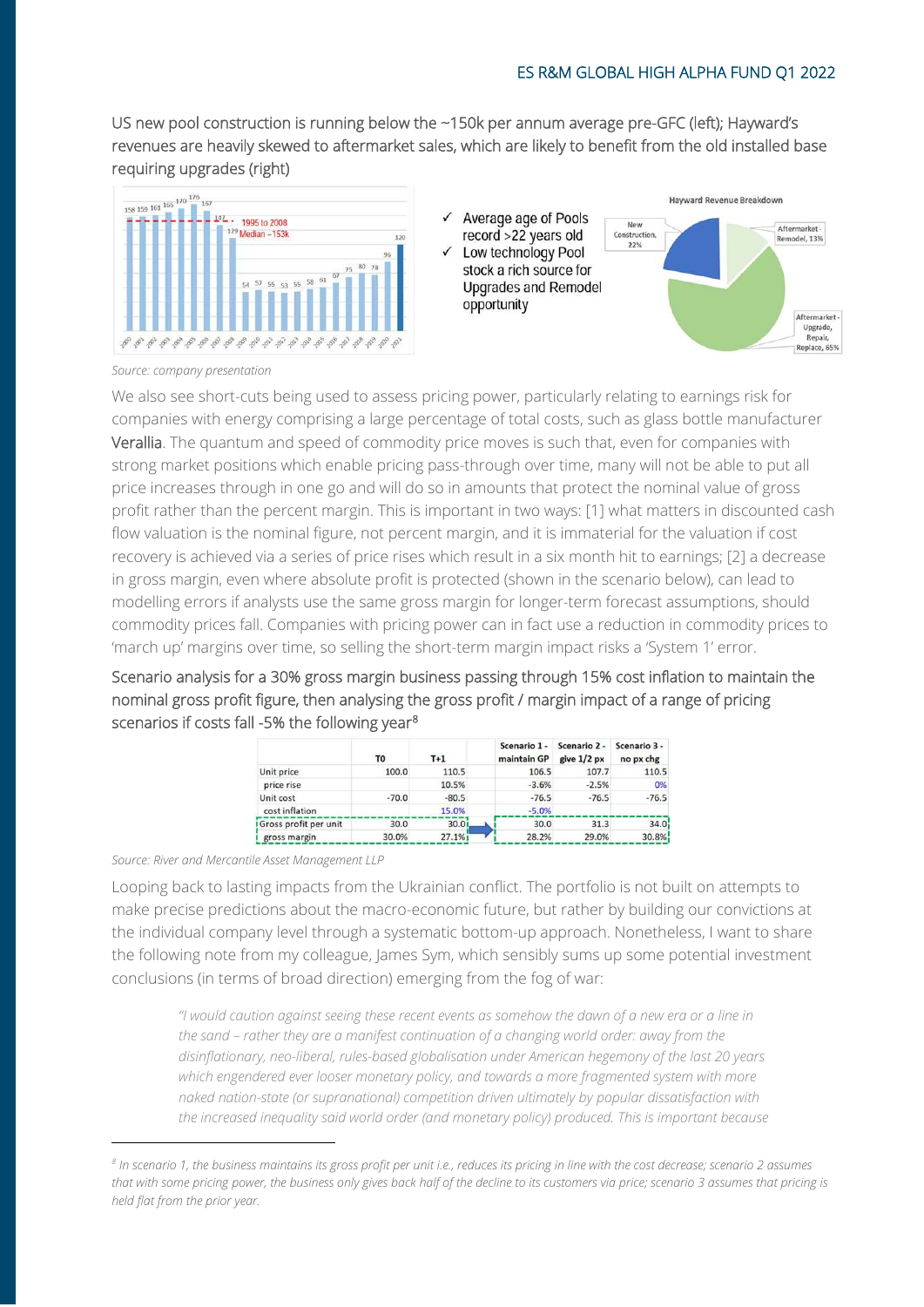*it has – in a very stop-start way, initially – been changing the investment paradigm as well, in a manner which is becoming more apparent as time goes by. …* 

*The geopolitics – of which Putin's Ukraine war is an example – is going to create a balkanisation of supply chains and labour markets which can only be inflationary, as is the necessary and highlydesirable energy transition. Debt levels are high of course, but in a world without disinflationary pressures, continuing with extremely loose monetary policy to allow a smooth servicing of this debt, risks a further, and potentially very significant, drop in living standards for 'Main Street' which is the very reason the world order is changing as discussed. It is therefore not sustainable, which is why we are convinced the investment paradigm is shifting. Debasement seems the most likely and probably least bad option, but that will come at a cost (in terms of the cost of capital) even if nominal growth* in earnings may be solid in certain areas. Bretton Woods breaking up in the 1970s is a relevant *analogue."* 

# **Strategy focus: Winning in a Niche**

Like many other investors, we are drawn to businesses which are successful in a specialist niche. This largely boils down the longevity of high return on capital (RoIC) at maturity, because the company's 'moat' is less likely to come under heavy attack from larger competitors due to the constraining element of the size of the niche. This allows for an attractive, if relatively unexciting, investment which can deliver sustained free cash flow to be returned to shareholders or used to expand into adjacencies (though the latter comes with higher risks as the company steps outside its established franchise).

These investment cases move into exciting territory if the niche starts to see accelerated growth because of the outsized positive impact that enhanced growth rates at high return on capital have on valuation (example shown in the table below). The 10% RoIC business that can sustainably grow at 5% rather than 2% sees only a 25% uplift in its valuation, whereas the business delivering 30% RoIC theoretically sees ~80% uplift.

# Sensitivity table showing uplift to 'fair' valuation multiple for a business at varying return on capital & growth assumptions [9](#page-10-0)

|      |       | Sustainable growth |       |       |       |        |
|------|-------|--------------------|-------|-------|-------|--------|
|      |       | 2%                 | 3%    | 4%    | 5%    | 6%     |
|      | 10.0% | 13.3x              | 14.0x | 15.0x | 16.7x | 20.0 x |
| able | 15.0% | 14.4x              | 16.0x | 18.3x | 22.2x | 30.0 x |
| ROIC | 20.0% | 15.0x              | 17.0x | 20.0x | 25.0x | 35.0x  |
| stal | 25.0% | 15.3x              | 17.6x | 21.0x | 26.7x | 38.0 x |
| 5u   | 30.0% | 15.6x              | 18.0x | 21.7x | 27.8x | 40.0 x |

*Source: River and Mercantile Asset Management LLP*

The portfolio features several holdings which possess this upside skew to valuation from a boom in demand, with consolidated supply-side dynamics following a modest growth period. Talgo's energy efficient high-speed trains, with wider and lower coaches, are more profitable for rail operators and therefore more likely to be selected by financially-incentivised customers; liberalisation of the European rail market makes market share gains more likely over the next decade, compared to the prior status quo of national monopolies. Owens Corning today finds itself in a 3 player market producing insulation materials for residential properties; for years a low growth and unglamorous industry but now essential to improving building efficiency and US decarbonisation efforts. Or, staying on the decarbonisation theme, Danieli's electric arc furnace steel plantmaking equipment has previously been the minority form of steel production compared to blast furnace for cost reasons, but looks set to expand rapidly due to its lower carbon footprint.

<span id="page-10-0"></span>*<sup>9</sup> Assumes constant 8% weighted average cost of capital (WACC).*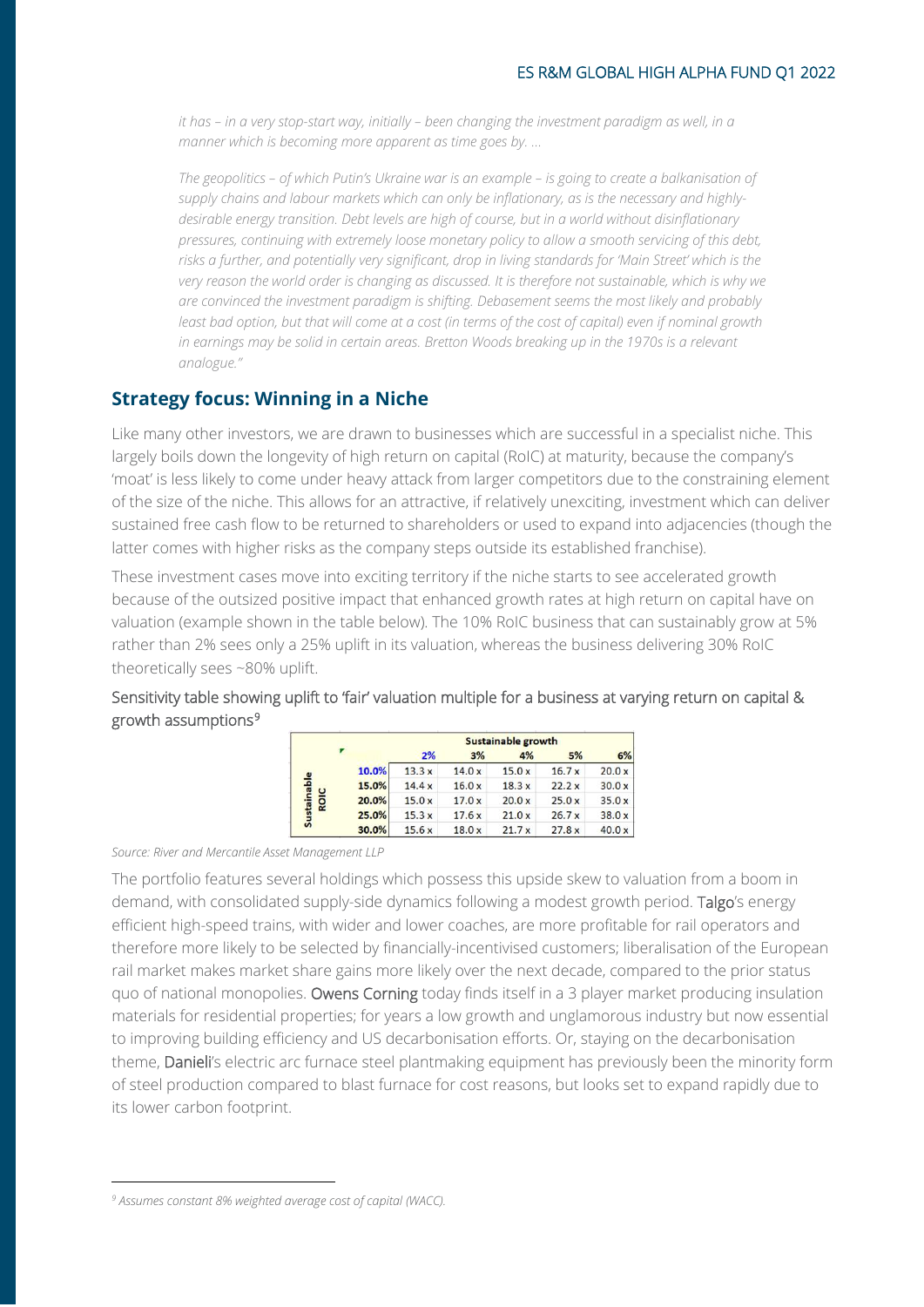# **Sustainability Trends: the path to green steel**

Steel is inherently useful as an engineering and construction material because it is strong, durable, flexible and reusable. Recycling rates are higher for the steel industry today than the plastic industry has committed to for 20 years' time.[10](#page-11-0) However, every ton of steel produced in 2018 emitted on average 1.85 tons of carbon dioxide, equating, making the industry responsible for ~8% of global CO2 emissions.<sup>[11](#page-11-1)</sup> Reducing these emissions requires a change in the way steel is produced. The dominant integrated route with blast furnace (BF) still accounts for 71% of global steel production – 90% in China – and is highly polluting (up to 2,000kg of CO2 per tonne of steel<sup>[12](#page-11-2)</sup>). A second method, electric arc furnace (EAF), can reduce CO2 emissions by over 60% versus BF. Over the longer-term, there is a path to net zero steel via the use of hydrogen within the process.

Danieli has leadership positions in equipment for electric arc furnace (EAF) and direct reduction (DRI) steelmaking processes, which have materially lower carbon emissions than mainstream blast furnace (BF) and blast oxygen furnace (BOF) steelmaking



#### *Source: Danieli, Kepler Chevreux*

A small quantity of steel is made today using what is called the 'direct reduction' process and the technology is mature. A synthesis gas (hydrogen and carbon monoxide) made from methane (natural gas) is burnt in a large chamber to extract or 'reduce' the iron ore to metal. Quoting ArcelorMittal's 2021 Climate Report: "Historically there has been limited use of the DRI-EAF route except in regions with a very low natural gas price. However, given the increasing cost of carbon and the requirement to reduce emissions, transitioning to natural-gas based DRI-EAF can be a first step with a proven technology that has the potential to further innovate and decarbonise using green hydrogen."

The first experiments in large scale direct reduction using pure hydrogen are now being carried out at the SSAB steel works in Sweden. These experiments will give us more accurate data on the amount of hydrogen needed. Direct reduction using hydrogen will almost certainly be more energy efficient than using coal. Based on our reading around the subject, we estimate that a tonne of finished 'new' steel will require about 3 MWh of hydrogen, considerably less than the 6 MWh needed for coal-based processes.[13](#page-11-3) However, the process of making the hydrogen will incur some additional energy losses in the electrolyser, taking the amount of electrical energy required up to between 4 and 4.5 MWh per tonne of steel. Using cost assumptions from an EU paper ('The potential of hydrogen for decarbonising steel production<sup>'[14](#page-11-4)</sup>) and factoring in the costs of carbon abatement (i.e., 'carbon tax') we draw the conclusion that green steel is virtually at parity today on an all-in cost basis. In this sense, the decision for steel producers in Europe to 'go big or go home' on green steel capex becomes a bet not just on the

<span id="page-11-0"></span>*<sup>10</sup> Source: ArcelorMittal.*

<span id="page-11-1"></span>*<sup>11</sup> Climate Action Summit 2019, Report of the Secretary-General on the 2019 Climate Action Summit and the Way Forward in 2020, UN.org.* 

<span id="page-11-2"></span>*<sup>12</sup> Danieli's Corus technology can reduce blast furnace CO2 emissions between -14% and -35% (source: company).*

<span id="page-11-3"></span>*<sup>13</sup> River and Mercantile Asset Management LLP calculations.*

<span id="page-11-4"></span>*<sup>14</sup> https://www.europarl.europa.eu/RegData/etudes/BRIE/2020/641552/EPRS\_BRI(2020)641552\_EN.pdf*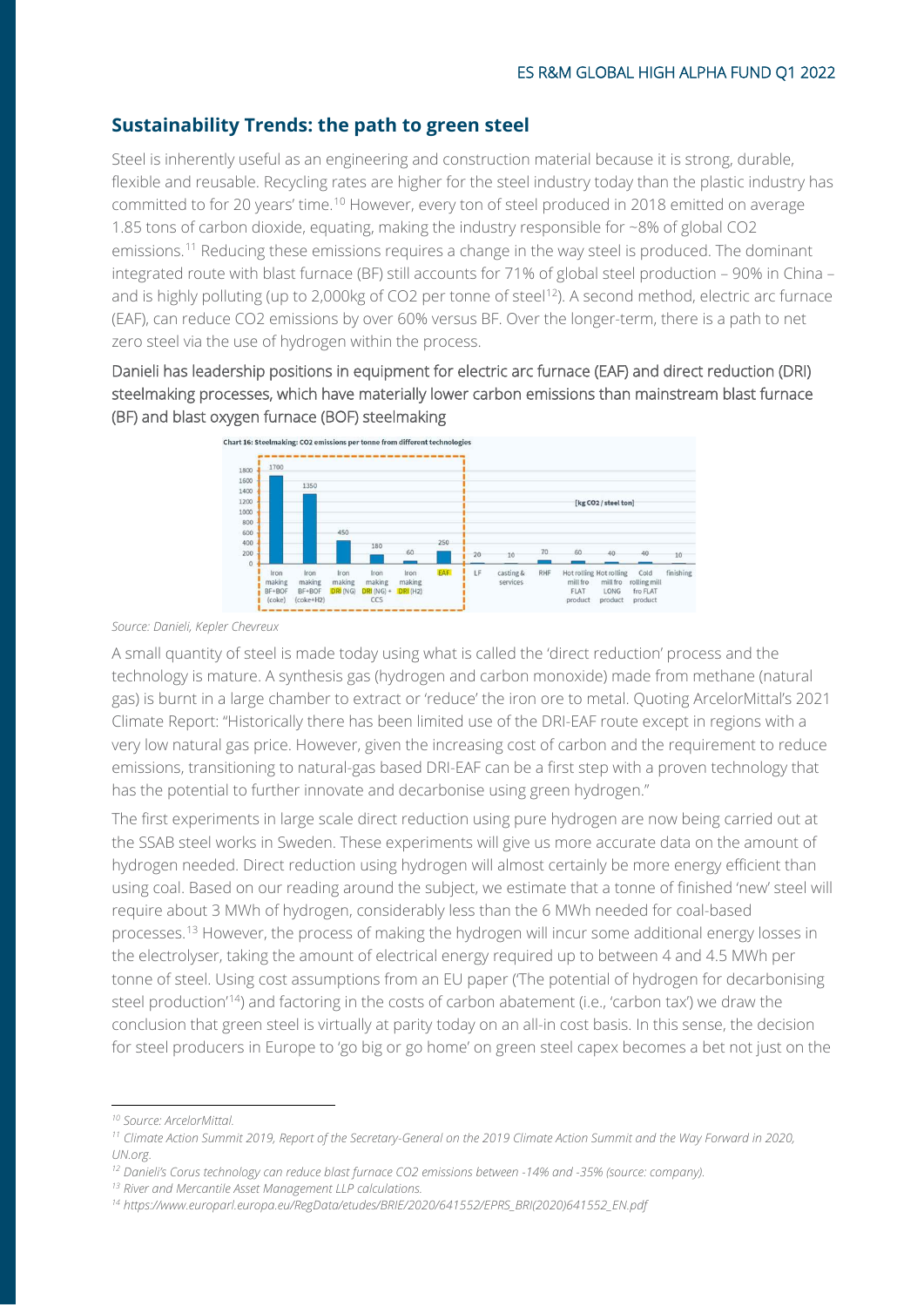# ES R&M GLOBAL HIGH ALPHA FUND Q1 2022

environment, but on the differential between the hydrogen price (likely to fall as capacity is added) and the carbon price (likely to rise or be stable because of the way that the EU's scheme is designed).

Danieli is well placed to address the decarbonisation needs of the steel industry thanks to its technological expertise, notably in EAF and direct reduced iron (DRI). In iron- and steelmaking, Danieli's positioning is highly skewed to EAF and DRI, and scrap processing. To substitute scrap as the feed material in the EAF process, Danieli teamed up with Tenova (in a joint venture) to develop the Energiron DRI technology, which is an alternative to the still dominant Midrex technology. Energiron is well positioned to grab some market share from Midrex, thanks to higher flexibility in its use of alternating levels of hydrogen versus natural gas (i.e., it is agnostic to the reducing agent).<sup>[15](#page-12-0)</sup>

This path to net zero steel is critical for the planet but it's also big business for key enablers such as Danieli. Each direct reduction plant (DRP) project is worth €350-400m revenues – of which Danieli receives two-thirds from the  $|V - w$ th capacity to execute 3-4 simultaneously, creating a ~ $\epsilon$ 0.9bn per annum revenue opportunity for a company currently doing  $\xi$ 3.3bn. Demand looks unlikely to be the issue – ArcelorMittal alone has a pipeline of 8. In their own words, "In the course of the coming decades the steel industry will undergo a transformation of the assets used to make steel on a scale not seen for over 100 years."

# **Outlook**

Since the Global Financial Crisis, the investment train has headed in a clear direction with which we are presumably all familiar. Most asset classes delivered positive returns. Profitability was a nice to have but certainly not essential in a world of excess liquidity. Duration risk was not a risk but a strongly positive return factor in both equities – seen in the outperformance of the growth style – and other assets. The investment train in the post-pandemic period is likely to head in a very different direction. In short, market conditions have become, and are likely to remain, a lot harder. The cost of capital is rising, even if nominal growth in earnings may be solid in certain areas. We believe that populating portfolios with assets which can thrive in this environment – namely lower-multiple equities (limiting derating risk) in consolidated (pricing power) upstream assets (which protects value in real terms) which are likely to have a much better cycle than the last one, such as enablers of decarbonisation in carbon intensive sectors – is consequently the best course of action. This is where 'multi-bagger' investments are to be found for those with a long-term timeframe. Clearly valuation is only one part of this. Patience is another critical element; it's essential that we remain focused on the destination for our companies during periods of volatility.

The portfolio's constituents have been built bottom up but with this backdrop in mind. Incumbency bias and the rise of 'passive' investing (a misnomer because there's always an active decision somewhere along the line) means investors predominately remain overexposed to the sort of assets, companies and funds which have done well on yesterday's investment train despite the obvious and increasingly frequent warnings 'Mr. Market' is giving. All change, please!

Thank you for your support.

hubian legl.

# **William Lough Portfolio manager**

April 2022

<span id="page-12-0"></span>*<sup>15</sup> Other key, coke-free, environmentally friendly solutions developed by Danieli include the digital melter, which replaces the traditional EAF, and the hybrid MI.DA. (Danieli Minimill), both of which are designed to use renewable energy.*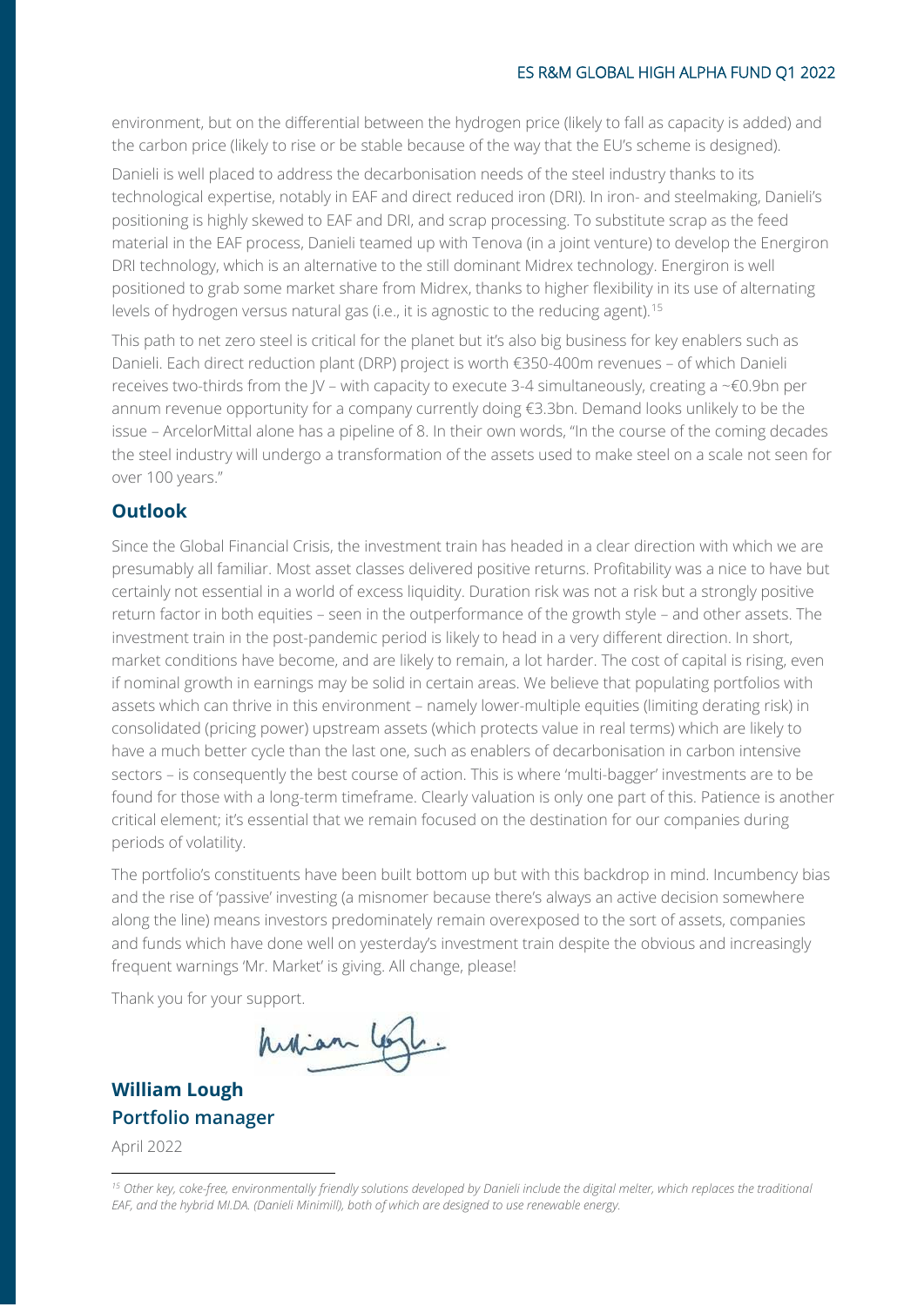# **FUND HOLDINGS AND PORTFOLIO WEIGHT**

| Holding                  | Weight (%)   | Holding                                 | Weight (%)   | <b>Holding</b>                    | Weight (%)                     |
|--------------------------|--------------|-----------------------------------------|--------------|-----------------------------------|--------------------------------|
| Alphabet class A         | 2.02         | Yageo                                   | 0.53         | Consorcio ARA                     | 0.32                           |
| Sony Corp                | 1.36         | <b>SATS</b>                             | 0.53         | Sumitomo Mitsui Financial         | 0.32                           |
| Roche Holdings           | 1.33         | Mondi                                   | 0.52         | ASE Technology Holding            | 0.32                           |
| <b>State Street Corp</b> | 1.31         | Southwestern Energy                     | 0.52         | <b>ING Group</b>                  | 0.32                           |
| Baker Hughes             | 1.27         | Airbus                                  | 0.51         | Danone                            | 0.32                           |
| Apple                    | 1.18         | Tenaris                                 | 0.51         | DeNA                              | 0.3'                           |
| Procter & Gamble         | 1.07         | Intesa                                  | 0.50         | Dropbox                           | 0.3'                           |
| Johnson & Johnson        | 1.07         | Unilever                                | 0.50         | Neinor Homes                      | 0.3'                           |
| Owens Corning            | 1.05         | Tadano                                  | 0.49         | Greentown Service Group           | 0.3'                           |
| Citigroup                | 1.05         | CGG                                     | 0.49         | Aena                              | 0.30                           |
| Anglo American           | 1.01         | Siemens                                 | 0.48         | Viatris                           | 0.30                           |
| Microsoft                | 0.98         | Toyota Industries                       | 0.48         | 888 Holdings                      | 0.30                           |
| Wal Mart Stores          | 0.94         | Bangkok Bank                            | 0.48         | HDFC Bank                         | 0.30                           |
| Berkshire Hathaway       | 0.94         | Tosei                                   | 0.48         | MakeMyTrip                        | 0.29                           |
| Applied Materials        | 0.92         | Jumbo                                   | 0.47         | Saint-Gobain Group                | 0.29                           |
| Meta                     | 0.91         | Cisco Systems                           | 0.47         | Amadeus IT Holdings               | 0.29                           |
| Agco Corp                | 0.91         | Elis                                    | 0.47         | LG Chem                           | 0.28                           |
| Booking Holdings         | 0.90         | Colgate-Palmolive                       | 0.47         | Porsche Automobil                 | 0.28                           |
| Bank of Ireland          | 0.90         | JPMorgan Chase                          | 0.47         | Taiheiyo Cement                   | 0.27                           |
| McKesson                 | 0.88         | Southwest Airlines                      | 0.46         | China Merchants Bank              | 0.27                           |
| UnitedHealth             | 0.88         | Cemex                                   | 0.45         | Henkel                            | 0.26                           |
| Walt Disney Company      | 0.87         | Infineon                                | 0.45         | Blsa De Vals De Colombia          | 0.26                           |
| Mosaic                   | 0.87         | Smith & Nephew                          | 0.44         | Genting Berhad                    | 0.26                           |
| Accenture                | 0.87         | Knight-Swift Transportation             | 0.44         | Nomura Holdings                   | 0.26                           |
| Sanofi                   | 0.87         | Allfunds Group                          | 0.44         | <b>TKH Group</b>                  | 0.25                           |
| Fiserv                   | 0.86         | NKT                                     | 0.44         | Shimano                           | 0.25                           |
| Coca-Cola                | 0.86         | Applus Services                         | 0.43         | <b>FNAC Darty</b>                 | 0.25                           |
| Lloyds Bank              | 0.85         | Prosus                                  | 0.43         | Dowa                              | 0.24                           |
| Sprouts Farmers Market   | 0.84         | Trip.com Group                          | 0.43         | Exor                              | 0.24                           |
| Pfizer                   | 0.83         | Westrock                                | 0.42         | Avantor                           | 0.24                           |
| Harley Davidson          | 0.81         | Qualicorp                               | 0.42         | Eurazeo                           | 0.24                           |
| Citizens Financial Group | 0.80         | <b>NOV</b>                              | 0.42         | LG Corp                           | 0.23                           |
| Banco Santander          | 0.79         | Whitbread                               | 0.42         | Richemont                         | 0.23                           |
| Charles Schwab           | 0.79         | Hunting                                 | 0.41         | Wynn Macau                        | 0.22                           |
| WPP                      | 0.77         | Stericycle                              | 0.40         | SBI Group                         | 0.22                           |
| Baidu                    | 0.75         | Alibaba Group                           | 0.40         | Fourlis Holdings                  | 0.22                           |
| eBay                     | 0.74         | PayPal                                  | 0.40         | Sime Darby Property               | 0.22                           |
| <b>DBS Holdings</b>      | 0.74<br>0.73 | General Motors                          | 0.40<br>0.39 | Ocean Wilson Holdings<br>Kendrion | $0.2^{\circ}$<br>$0.2^{\circ}$ |
| Henry Schein<br>Intel    | 0.71         | Hayward Holdings<br>General Electric Co | 0.39         | Value Partners                    | $0.2^{\circ}$                  |
| UBS Group                | 0.69         | Nintendo                                | 0.39         | Kyocera Corp                      | $0.2^{\circ}$                  |
| Amazon.com               | 0.68         | FinecoBank                              | 0.39         | Okamoto Industries                | $0.2^{\circ}$                  |
| Devon Energy             | 0.68         | Verallia                                | 0.39         | LG Corp                           | 0.20                           |
| Enerplus                 | 0.68         | Prosiebensat.1 Media                    | 0.39         | CIMB Group                        | 0.20                           |
| Raytheon Technologies    | 0.68         | Vicat                                   | 0.39         | Samsung Life Insurance            | 0.20                           |
| Affiliated Mgers Grp     | 0.67         | SAP                                     | 0.38         | Tsumura & Co                      | 0.19                           |
| Prudential               | 0.66         | Criteo                                  | 0.38         | Continental AG                    | 0.19                           |
| Treasury Wine Estates    | 0.64         | Conduit Holdings                        | 0.38         | <b>FANUC</b>                      | 0.19                           |
| Callaway Golf            | 0.62         | Anima                                   | 0.38         | Wing Tai                          | 0.18                           |
| Nikon                    | 0.62         | Dai-ichi Life Insurance                 | 0.37         | Mercadolibre                      | 0.18                           |
| Willis Towers Watson     | 0.61         | Waters                                  | 0.37         | Inmobiliaria Colonial             | 0.18                           |
| Oracle                   | 0.61         | Heijmans                                | 0.37         | Victoria's Secret & Co            | 0.17                           |
| Barrick Gold             | 0.60         | Grupo Sura                              | 0.36         | Capita                            | 0.17                           |
| Swire                    | 0.60         | Samsung Electronics                     | 0.36         | Re/Max Holdings                   | 0.17                           |
| Valid                    | 0.59         | ЗM                                      | 0.36         | Seino Holdings                    | 0.15                           |
| Capri Holdings           | 0.59         | Eiffage                                 | 0.36         | <b>Blue Apron</b>                 | 0.14                           |
| L Brands                 | 0.59         | BorgWarner                              | 0.36         | Mail.ru                           | 0.00                           |
| Las Vegas Sands          | 0.58         | Snap-On                                 | 0.35         | Qiwi                              | 0.00                           |
| Topbuild                 | 0.57         | Eni                                     | 0.35         | Cash                              | 1.14                           |
| Subsea 7                 | 0.57         | Koninklijke Philips                     | 0.34         | <b>TOTAL</b>                      | 100.00                         |
| Western Union            | 0.57         | Bank of Kyoto                           | 0.34         |                                   |                                |
| Parker-Hannifin          | 0.56         | Hong Kong Exchanges                     | 0.34         |                                   |                                |
| Johnson Controls         | 0.56         | Van Lanschot                            | 0.33         |                                   |                                |
| Kraft Heinz Co           | 0.55         | Sleep Country Canada                    | 0.33         |                                   |                                |
| Bayer                    | 0.54         | LG Household & Health Care              | 0.33         |                                   |                                |
| JD.com, Inc. Class A     | 0.54         | Metso Outotec                           | 0.33         |                                   |                                |
| Incitec Pivot            | 0.54         | Tokio Marine                            | 0.33         |                                   |                                |
| Zynga                    | 0.53         | Mediobanca                              | 0.33         |                                   |                                |
| Chemring                 | 0.53         | Dormakaba Holding                       | 0.32         |                                   |                                |
| Danieli & C Officine     | 0.53         | Axa                                     | 0.32         |                                   |                                |

| <u>Holding</u>                                     | <u> Weight (%)</u> |              |
|----------------------------------------------------|--------------------|--------------|
| Yageo                                              |                    | 0.53         |
| <b>SATS</b>                                        |                    | 0.53         |
| Mondi                                              |                    | 0.52         |
| Southwestern Energy                                |                    | 0.52         |
| Airbus                                             |                    | 0.51         |
| Tenaris                                            |                    | 0.51         |
| Intesa                                             |                    | 0.50         |
| Unilever<br>Tadano                                 |                    | 0.50<br>0.49 |
| CGG                                                |                    | 0.49         |
| Siemens                                            |                    | 0.48         |
| Toyota Industries                                  |                    | 0.48         |
| Bangkok Bank                                       |                    | 0.48         |
| Tosei                                              |                    | 0.48         |
| Jumbo                                              |                    | 0.47         |
| Cisco Systems                                      |                    | 0.47         |
| Elis<br>Colgate-Palmolive                          |                    | 0.47<br>0.47 |
| JPMorgan Chase                                     |                    | 0.47         |
| Southwest Airlines                                 |                    | 0.46         |
| Cemex                                              |                    | 0.45         |
| Infineon                                           |                    | 0.45         |
| Smith & Nephew                                     |                    | 0.44         |
| Knight-Swift Transportation                        |                    | 0.44         |
| Allfunds Group                                     |                    | 0.44         |
| <b>NKT</b><br>Applus Services                      |                    | 0.44<br>0.43 |
| Prosus                                             |                    | 0.43         |
| Trip.com Group                                     |                    | 0.43         |
| Westrock                                           |                    | 0.42         |
| Qualicorp                                          |                    | 0.42         |
| <b>NOV</b>                                         |                    | 0.42         |
| Whitbread                                          |                    | 0.42         |
| Hunting                                            |                    | 0.41         |
| Stericycle<br>Alibaba Group                        |                    | 0.40<br>0.40 |
| PayPal                                             |                    | 0.40         |
| General Motors                                     |                    | 0.40         |
| Hayward Holdings                                   |                    | 0.39         |
| General Electric Co                                |                    | 0.39         |
| Nintendo                                           |                    | 0.39         |
| FinecoBank                                         |                    | 0.39         |
| Verallia                                           |                    | 0.39         |
| Prosiebensat.1 Media<br>Vicat                      |                    | 0.39<br>0.39 |
| SAP                                                |                    | 0.38         |
| Criteo                                             |                    | 0.38         |
| Conduit Holdings                                   |                    | 0.38         |
| Anima                                              |                    | 0.38         |
| Dai-ichi Life Insurance                            |                    | 0.37         |
| Waters                                             |                    | 0.37         |
| Heijmans                                           |                    | 0.37         |
| Grupo Sura                                         |                    | 0.36<br>0.36 |
| Samsung Electronics<br>3M                          |                    | 0.36         |
| Eiffage                                            |                    | 0.36         |
| BorgWarner                                         |                    | 0.36         |
| Snap-On                                            |                    | 0.35         |
| Eni                                                |                    | 0.35         |
| Koninklijke Philips                                |                    | 0.34         |
| Bank of Kyoto                                      |                    | 0.34         |
| Hong Kong Exchanges                                |                    | 0.34         |
| Van Lanschot                                       |                    | 0.33<br>0.33 |
| Sleep Country Canada<br>LG Household & Health Care |                    | 0.33         |
| Metso Outotec                                      |                    | 0.33         |
| Tokio Marine                                       |                    | 0.33         |
| Mediobanca                                         |                    | 0.33         |
| Dormakaba Holding                                  |                    | 0.32         |
| Axa                                                |                    | 0.32         |

| Holding                   | <u>Weight (%)</u> |
|---------------------------|-------------------|
| Consorcio ARA             | 0.32              |
| Sumitomo Mitsui Financial | 0.32              |
| ASE Technology Holding    | 0.32              |
| <b>ING Group</b>          | 0.32              |
| Danone                    | 0.32              |
| DeNA                      | 0.31              |
| Dropbox                   | 0.31              |
| Neinor Homes              | 0.31              |
| Greentown Service Group   | 0.31              |
| Aena                      | 0.30              |
| Viatris<br>888 Holdings   | 0.30<br>0.30      |
| <b>HDFC Bank</b>          | 0.30              |
| MakeMyTrip                | 0.29              |
| Saint-Gobain Group        | 0.29              |
| Amadeus IT Holdings       | 0.29              |
| LG Chem                   | 0.28              |
| Porsche Automobil         | 0.28              |
| Taiheiyo Cement           | 0.27              |
| China Merchants Bank      | 0.27              |
| Henkel                    | 0.26              |
| Blsa De Vals De Colombia  | 0.26              |
| Genting Berhad            | 0.26              |
| Nomura Holdings           | 0.26              |
| <b>TKH Group</b>          | 0.25              |
| Shimano                   | 0.25              |
| <b>FNAC Darty</b>         | 0.25              |
| Dowa                      | 0.24              |
| Exor                      | 0.24              |
| Avantor                   | 0.24              |
| Eurazeo                   | 0.24<br>0.23      |
| LG Corp<br>Richemont      | 0.23              |
| Wynn Macau                | 0.22              |
| <b>SBI Group</b>          | 0.22              |
| Fourlis Holdings          | 0.22              |
| Sime Darby Property       | 0.22              |
| Ocean Wilson Holdings     | 0.21              |
| Kendrion                  | 0.21              |
| Value Partners            | 0.21              |
| Kyocera Corp              | 0.21              |
| Okamoto Industries        | 0.21              |
| LG Corp                   | 0.20              |
| CIMB Group                | 0.20              |
| Samsung Life Insurance    | 0.20              |
| Tsumura & Co              | 0.19              |
| Continental AG            | 0.19              |
| <b>FANUC</b>              | 0.19              |
| Wing Tai                  | 0.18              |
| Mercadolibre              | 0.18              |
| Inmobiliaria Colonial     | 0.18              |
| Victoria's Secret & Co    | 0.17              |
| Capita<br>Re/Max Holdings | 0.17<br>0.17      |
| Seino Holdings            | 0.15              |
| <b>Blue Apron</b>         | 0.14              |
| Mail.ru                   | 0.00              |
| Qiwi                      | 0.00              |
| Cash                      | 1.14              |
| <b>TOTAL</b>              | 100.00            |

*Source: River and Mercantile Asset Management LLP*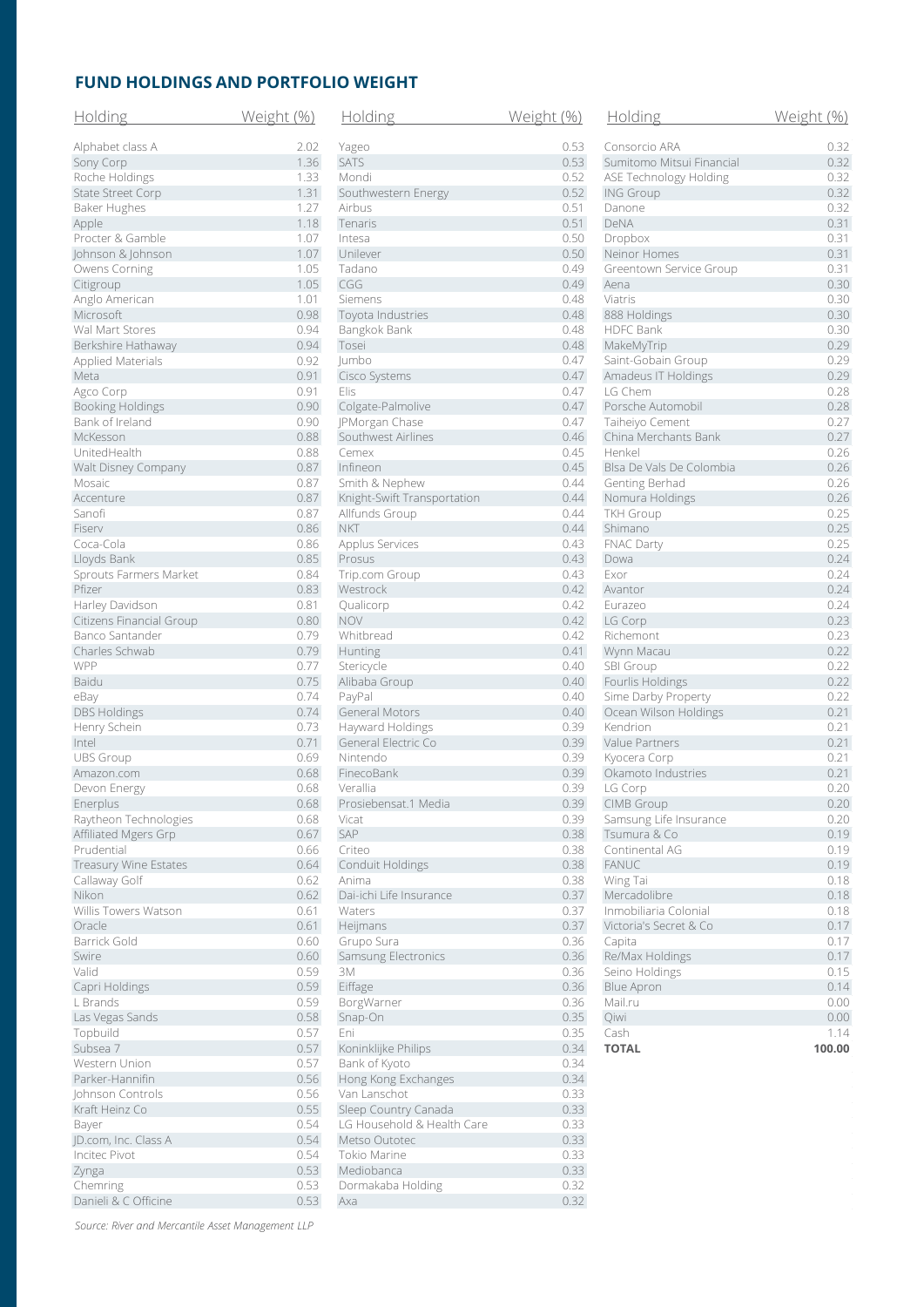#### **PVT CATEGORIES OF POTENTIAL**

This chart shows the weighting of the fund's holdings across the four categories of Potential, related to the stages of a company's life cycle, as defined within the R&M investment philosophy known as 'PVT' – Potential, Valuation, Timing.



*Source: River and Mercantile Asset Management LLP*

#### **COUNTRY WEIGHTS**

This chart compares the fund and benchmark's weighting to the fund's top 10 weighted countries.



*Source: FactSet*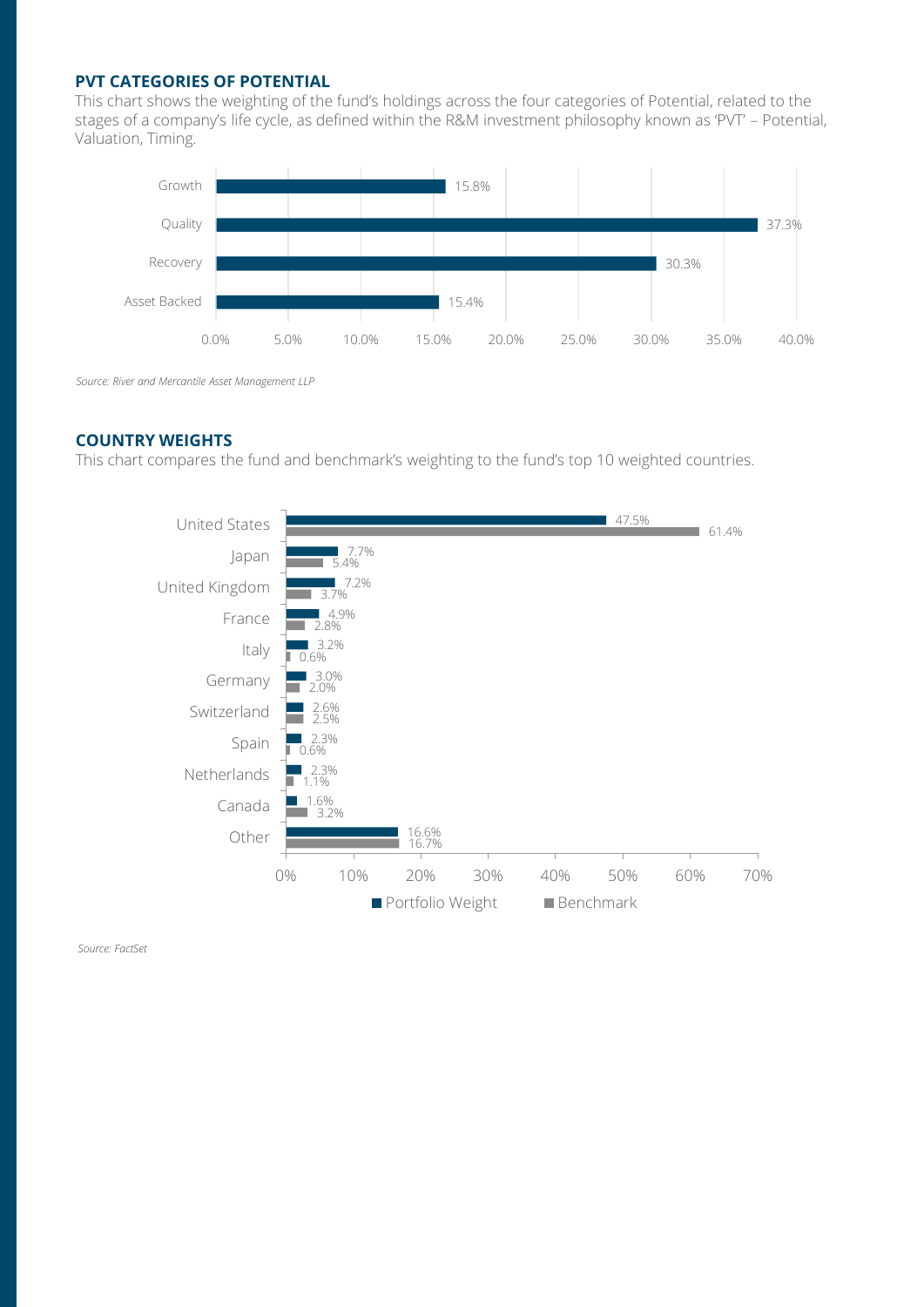#### **INDUSTRIAL SECTOR WEIGHTS**

This graph compares the fund and benchmark weightings across the industrial sectors classified by the MSCI Global Industry Classification Standard (GICS).



*Source: FactSet*

#### **TOP 10 ACTIVE POSITIONS VS THE BENCHMARK**

This table highlights the securities in which the fund weight differs most from that of the benchmark, with the 'overweights' showing 10 securities with the greatest weight difference above the benchmark's position, and the 'underweights' showing 10 securities with the greatest weight difference below the benchmark's position. The difference is known as the 'active weight'.

| Sector                 |      |                                                                              | Active            |
|------------------------|------|------------------------------------------------------------------------------|-------------------|
| Financials             |      | 0.05                                                                         | 1.26              |
| Energy                 |      | 0.05                                                                         | 1.22              |
| Consumer Discretionary |      | 0.20                                                                         | 1.16              |
| Industrials            |      | 0.01                                                                         | 1.04              |
| Industrials            |      | 0.00                                                                         | 0.91              |
| Materials              |      | 0.10                                                                         | 0.91              |
| Financials             |      | 0.00                                                                         | 0.90              |
| Financials             |      | 0.16                                                                         | 0.89              |
| Health Care            |      | 0.44                                                                         | 0.88              |
| Consumer Staples       | 0.84 | 0.00                                                                         | 0.84              |
|                        |      |                                                                              |                   |
|                        |      | $\frac{0}{0}$                                                                |                   |
| Sector                 | Fund | Benchmark                                                                    | Active            |
| Information Technology | 1.18 | 4.33                                                                         | $-3.15$           |
| Information Technology | 0.98 | 3.32                                                                         | $-2.34$           |
| Consumer Discretionary | 0.68 | 2.25                                                                         | $-1.56$           |
| Consumer Discretionary | 0.00 | 1.39                                                                         | $-1.39$           |
| Information Technology | 0.00 | 1.03                                                                         | $-1.03$           |
| Information Technology | 0.00 | 0.78                                                                         | $-0.78$           |
| Information Technology | 0.00 | 0.56                                                                         | $-0.56$           |
| Consumer Staples       | 0.00 | 0.56                                                                         | $-0.56$           |
| Energy                 | 0.00 | 0.53                                                                         | $-0.53$           |
|                        |      | Fund<br>1.31<br>1.27<br>1.36<br>1.05<br>0.91<br>1.01<br>0.90<br>1.05<br>1.33 | $\%$<br>Benchmark |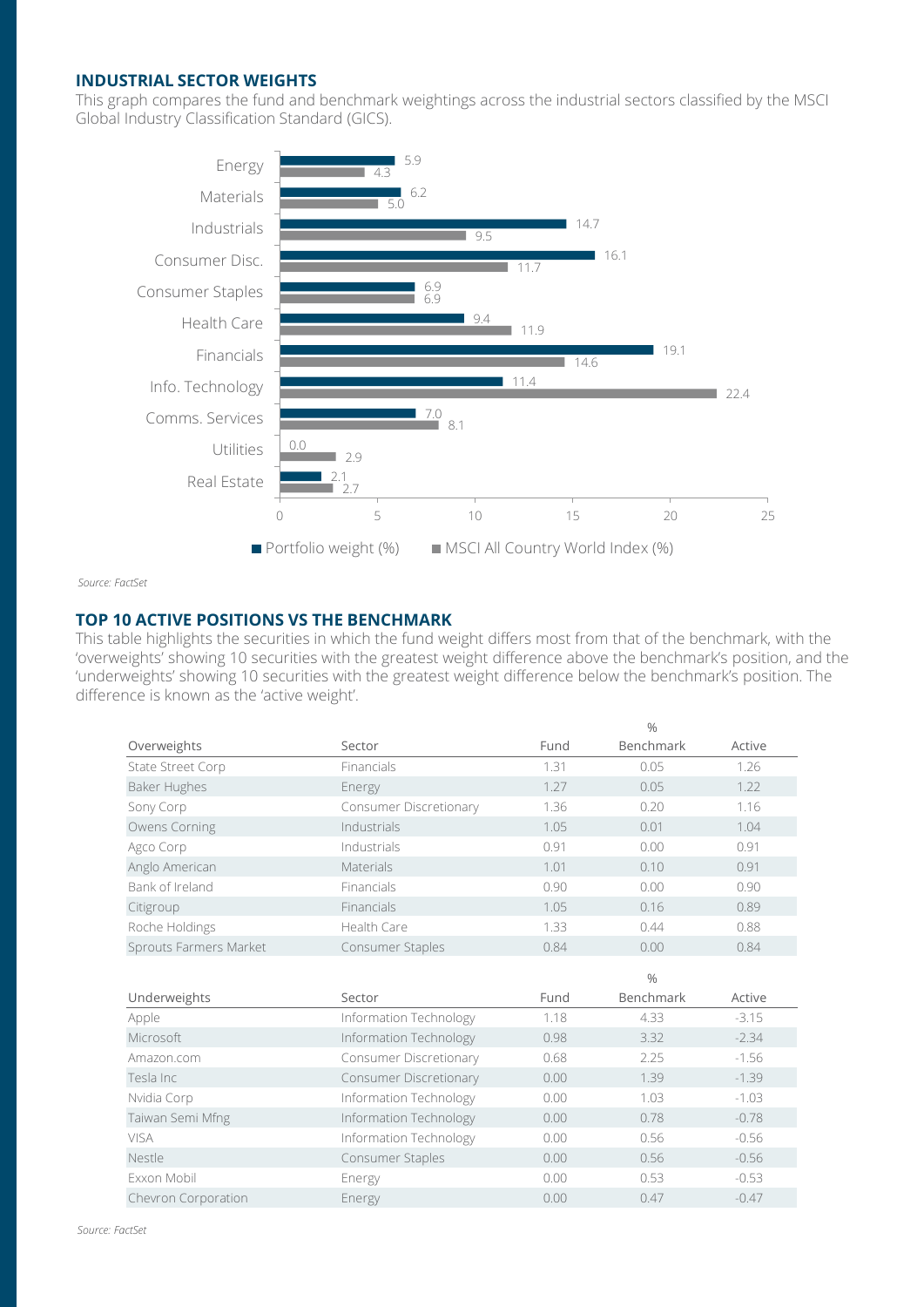#### **PORTFOLIO STYLE SKYLINE**

This graph shows the Style Tilts™ of the fund against the benchmark as calculated by StyleAnalytics, highlighting stylistic differences between the fund and its benchmark.



*Source: StyleAnalytics*

#### **STOCK LEVEL PERFORMANCE ATTRIBUTION**

This table shows the best and worst contributors to the fund's performance relative to the benchmark. The average active weight highlights whether the fund held a larger or smaller position in a stock than the benchmark did, on average over the period. As performance is relative to the benchmark, outperformance of the benchmark can come from the fund holding a larger position than the benchmark in a stock that performs well, or a lower position than the benchmark (or even a zero holding) in a stock that performs poorly. The contribution to active return is the return that the position has contributed relative to the benchmark.

| <b>Greatest Positive</b> | Average       | Contribution to      |
|--------------------------|---------------|----------------------|
| Contribution             | Active Weight | <b>Active Return</b> |
| Baker Hughes             | 0.99%         | 0.45%                |
| Mosaic                   | 0.64%         | 0.39%                |
| Anglo American           | 0.88%         | 0.30%                |
| Devon Energy             | 0.77%         | 0.28%                |
| Agco Corp                | 0.89%         | 0.24%                |
| Enerplus                 | 0.81%         | 0.22%                |
| <b>NOV</b>               | 0.46%         | 0.21%                |
| Southwestern Energy      | 0.35%         | 0.20%                |
| CGG                      | 0.37%         | 0.19%                |
| Hunting                  | 0.34%         | 0.18%                |
|                          |               |                      |
| <b>Greatest Negative</b> | Average       | Contribution to      |
| Contribution             | Active Weight | <b>Active Return</b> |
| Allfunds Group           | 0.51%         | $-0.26%$             |
| L Brands                 | 0.62%         | $-0.21%$             |
| Topbuild                 | 0.54%         | $-0.19%$             |
| <b>RWS Holdings</b>      | 0.32%         | $-0.18%$             |
| 888 Holdings             | 0.38%         | $-0.17%$             |
| Exxon Mobil              | $-0.50%$      | $-0.16%$             |
| Prosus                   | 0.45%         | $-0.16%$             |
| Chevron Corporation      | $-0.42%$      | $-0.15%$             |
| Hayward Holdings         | 0.39%         | $-0.15%$             |
| Viatris                  | 0.56%         | $-0.13%$             |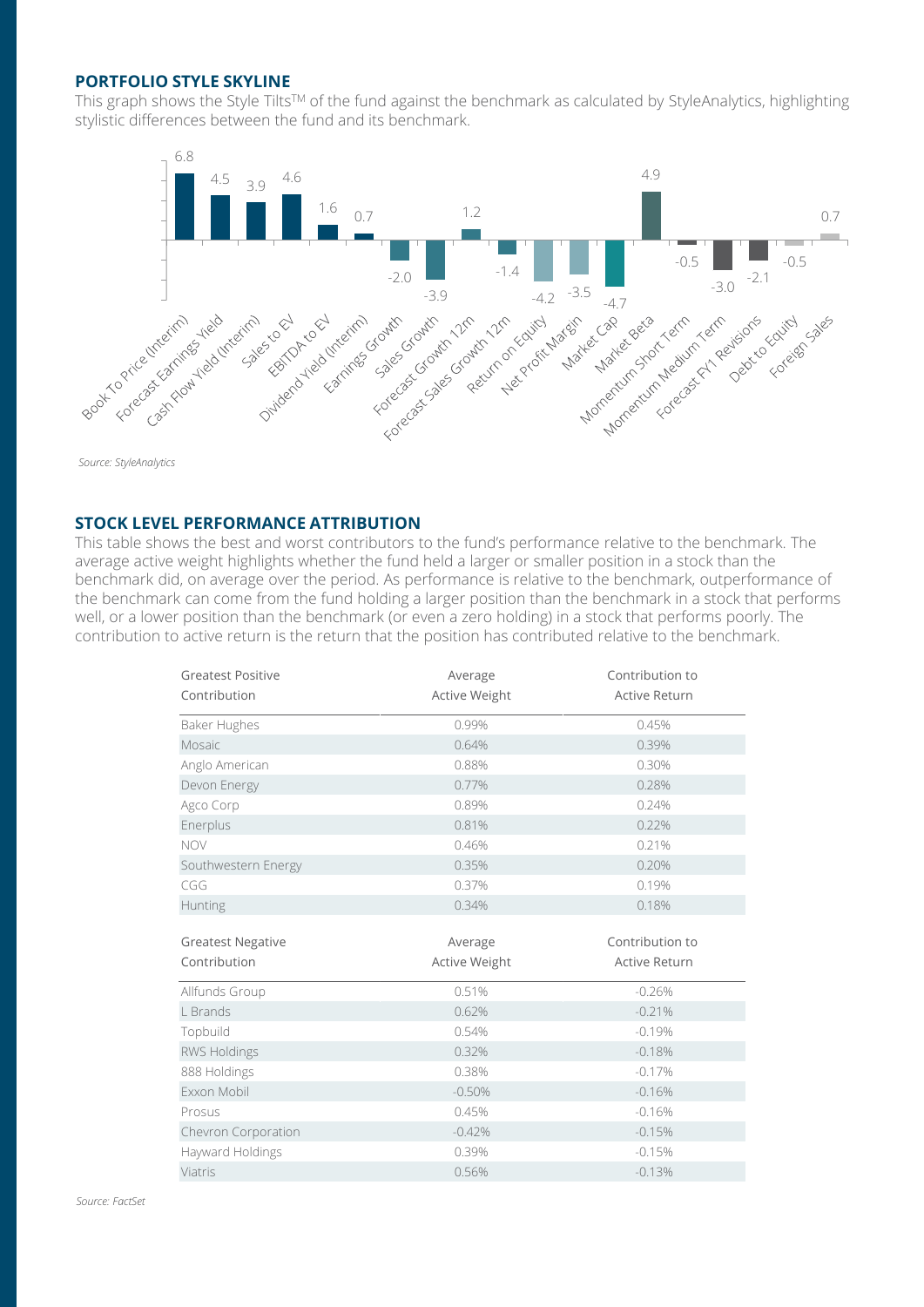#### **ENVIRONMENTAL, SOCIAL AND GOVERNANCE (ESG) FACTOR ANALYSIS**

This report is designed to give a broad overview of the portfolio from the perspective of Environmental, Social and Governance factors. Whilst the portfolio is not run to be optimised with these factors in mind, we may expect to take major risks into consideration when analysing stocks.

This table compares the portfolio and benchmark asset weightings by value with data from MSCI ESG Research.

|                                     | Portfolio | Benchmark |
|-------------------------------------|-----------|-----------|
| Assets covered by MSCI ESG Research | 94 9%     | 99 9%     |
| Assets scoring in the bottom decile | $0.0\%$   | 0.5%      |

The chart below illustrates how the portfolio and its benchmark compare on average Environmental, Social and Governance scores. Scores are based on a 1 to 10 scale, where 1 is the lowest/worst and 10 is the highest/best.



| 10 highest rated ESG<br>companies held by fund | Portfolio Weight | Benchmark<br>Weight | Company Rating | Industry<br>Adjusted Score |
|------------------------------------------------|------------------|---------------------|----------------|----------------------------|
| Sony Corp                                      | 1.4%             | 0.2%                | <b>AAA</b>     | 10.0                       |
| Sprouts Farmers Market                         | 0.8%             | $0.0\%$             | <b>AAA</b>     | 10.0                       |
| Johnson Controls                               | 0.6%             | 0.1%                | <b>AAA</b>     | 10.0                       |
| Chemring                                       | 0.5%             | $0.0\%$             | <b>AAA</b>     | 10.0                       |
| Mondi                                          | 0.5%             | 0.0%                | <b>AAA</b>     | 10.0                       |
| <b>SAP</b>                                     | 0.4%             | 0.2%                | <b>AAA</b>     | 10.0                       |
| Metso Outotec                                  | 0.3%             | $0.0\%$             | <b>AAA</b>     | 10.0                       |
| Microsoft                                      | 1.0%             | 3.3%                | AAA            | 9.8                        |
| Intesa                                         | 0.5%             | 0.1%                | <b>AAA</b>     | 9.5                        |
| Danone                                         | 0.3%             | 0.1%                | <b>AAA</b>     | 9.5                        |

| 10 lowest rated ESG<br>companies held by fund | Portfolio Weight | Benchmark<br>Weight | <b>Company Rating</b> | Industry<br>Adjusted Score |
|-----------------------------------------------|------------------|---------------------|-----------------------|----------------------------|
| Porsche Automobil                             | 0.3%             | $0.0\%$             | B                     | 1.4                        |
| Pfizer                                        | 0.8%             | 0.4%                | B                     | 1.5                        |
| Stericycle                                    | 0.4%             | $0.0\%$             | B                     | 1.8                        |
| Meta                                          | 0.9%             | 0.8%                | B                     | 2.2                        |
| Bank of Kyoto                                 | 0.3%             | $0.0\%$             | B                     | 2.5                        |
| Re/Max Holdings                               | 0.2%             | $0.0\%$             | B                     | 2.6                        |
| Value Partners                                | 0.2%             | $0.0\%$             | B                     | 2.8                        |
| Bank of Ireland                               | 0.9%             | $0.0\%$             | <b>BB</b>             | 2.9                        |
| ID.com, Inc. Class A                          | 0.5%             | 0.1%                | <b>BB</b>             | 2.9                        |
| Shimano                                       | 0.2%             | $0.0\%$             | <b>BB</b>             | 2.9                        |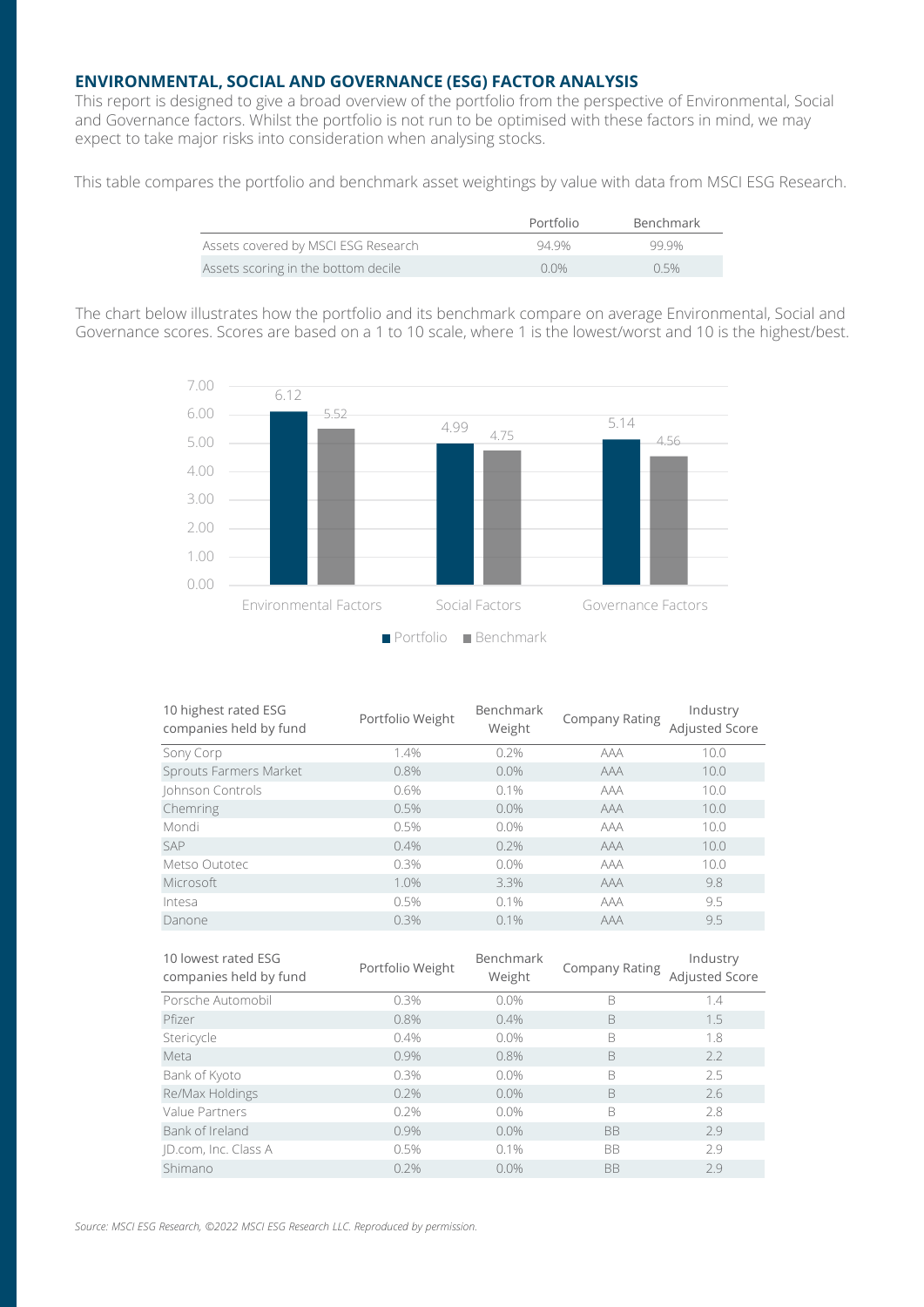# **BROKER COMMISSIONS ANALYSIS**

| Counterparty                               | Total (£)              | Commission Paid (£)   |
|--------------------------------------------|------------------------|-----------------------|
|                                            |                        | <b>Execution Only</b> |
| <b>ABG SUNDAL COLLIER</b>                  | 38,666.96              | 23.20                 |
| <b>ATLANTIC SECURITIES</b>                 | 2,772,561.82           | 1,663.54              |
| <b>BANCO ITAU</b>                          | 0.00                   | 0.00                  |
| <b>BARCAP</b>                              | 0.00                   | 0.00                  |
| <b>BERENBERG</b>                           | 0.00                   | 0.00                  |
| <b>BTG PACTUAL</b>                         | 125,871.09             | 125.87                |
| <b>CANACCORD ALGO</b>                      | 598,295.46             | 239.32                |
| <b>CANACCORD GENUITY</b>                   | 0.00                   | 0.00                  |
| <b>CENKOS</b>                              | 0.00                   | 0.00                  |
| <b>CITI PROG</b>                           | 0.00                   | 0.00                  |
| <b>CITIGROUP</b>                           | 712,742.46             | 427.65                |
| <b>CLSA</b>                                | 751,310.43             | 747.34                |
| <b>CREDIT SUISSE</b>                       | 2,208,615.88           | 1,325.17              |
| <b>DEUTSCHE BANK</b>                       | 0.00                   | 0.00                  |
| <b>EXANE</b>                               | 0.00                   | 0.00                  |
| <b>FINNCAP</b><br><b>GBM</b>               | 0.00                   | 0.00                  |
|                                            | 0.00<br>0.00           | 0.00                  |
| <b>GOLDMAN SACHS</b><br><b>GOODBODY</b>    | 0.00                   | 0.00<br>0.00          |
| <b>HSBC</b>                                | 1,083,094.67           | 758.17                |
| <b>ING</b>                                 | 0.00                   | 0.00                  |
| <b>INSTINET</b>                            | 0.00                   | 0.00                  |
| <b>INVESTEC</b>                            | 615,904.30             | 492.72                |
| <b>ITG</b>                                 | 1,163,877.34           | 698.32                |
| <b>ITG ALGO</b>                            | 192,030.64             | 76.81                 |
| <b>ITG EURO</b>                            | 0.00                   | 0.00                  |
| <b>J&amp;E DAVY</b>                        | 0.00                   | 0.00                  |
| <b>JANE STREET</b>                         | 0.00                   | 0.00                  |
| <b>JEFFERIES</b>                           | 840,200.03             | 731.26                |
| <b>JEFFERIES ALGO</b>                      | 117,886.28             | 47.16                 |
| <b>JPMORGAN CHASE</b>                      | 143,123.03             | 85.87                 |
| <b>KEPLER CHEUVREUX</b>                    | 339,110.34             | 203.46                |
| <b>LIBERUM</b>                             | 0.00                   | 0.00                  |
| <b>LIQUIDNET</b>                           | 862,614.15             | 517.59                |
| <b>MEDIOBANCA</b>                          | 163,548.63             | 98.13                 |
| <b>MIZUHO</b>                              | 2,476,683.07           | 1,486.01              |
| <b>MORGAN STANLEY</b>                      | 1,496,767.04           | 898.05                |
| <b>NPLUS1 SINGER</b>                       | 0.00                   | 0.00                  |
| <b>NUMIS</b>                               | 0.00                   | 0.00                  |
| <b>PANMURE GORDON</b>                      | 0.00                   | 0.00                  |
| <b>PEEL HUNT</b>                           | 86,927.50              | 69.54                 |
| <b>RAYMOND JAMES</b>                       | 2,125,340.37           | 1,275.22              |
| <b>RBC</b>                                 | 194,285.56             | 116.57                |
| <b>RBC ALGO</b>                            | 180,809.80             | 72.32                 |
| <b>REDBURN</b><br><b>SANFORD BERNSTEIN</b> | 0.00                   | 0.00                  |
| <b>SANTANDER</b>                           | 0.00<br>0.00           | 0.00<br>0.00          |
| <b>SHORE CAPITAL</b>                       | 0.00                   | 0.00                  |
| <b>SOCIETE GENERALE</b>                    | 0.00                   | 0.00                  |
| <b>STIFEL EUROPE</b>                       | 0.00                   | 0.00                  |
| <b>STIFEL NICOLAUS</b>                     | 1,351,719.26           | 811.03                |
| SUSQUEHANNA INTERNATIONAL GROUP            | 0.00                   | 0.00                  |
| <b>UBS</b>                                 | 1,813,545.08           | 1,368.57              |
| <b>UBS PROG</b>                            | 0.00                   | 0.00                  |
| <b>WINTERFLOOD</b>                         | 0.00                   | 0.00                  |
| <b>FLOWTRADERS</b>                         | 0.00                   | 0.00                  |
| <b>CONFIRMED FUND PRICE</b>                | 0.00                   | 0.00                  |
| <b>OPTIVER</b>                             | 0.00                   | 0.00                  |
| <b>LLOYDSCRE</b>                           | 0.00                   | 0.00                  |
| <b>BANK OF MONTREAL</b>                    | 2,035,203.66           | 1,221.11              |
| <b>BTIG</b>                                | 0.00                   | 0.00                  |
| <b>LIQUIDNET ALGO</b>                      | 216,691.26             | 65.01                 |
|                                            | 24,707,426.11   £<br>£ | 15,645.01             |

#### **Firm Wide Comparators**

| <b>All Equity Trading</b>             |  | 858.040.357.91 | £546,067.37 |
|---------------------------------------|--|----------------|-------------|
| Trades:                               |  | 24.707.426.11  | £15,645,01  |
| Average Firm-Wide Commission Rate (%) |  | $0.06\%$       |             |
| : Average Commission Rate (%)         |  |                | $0.06\%$    |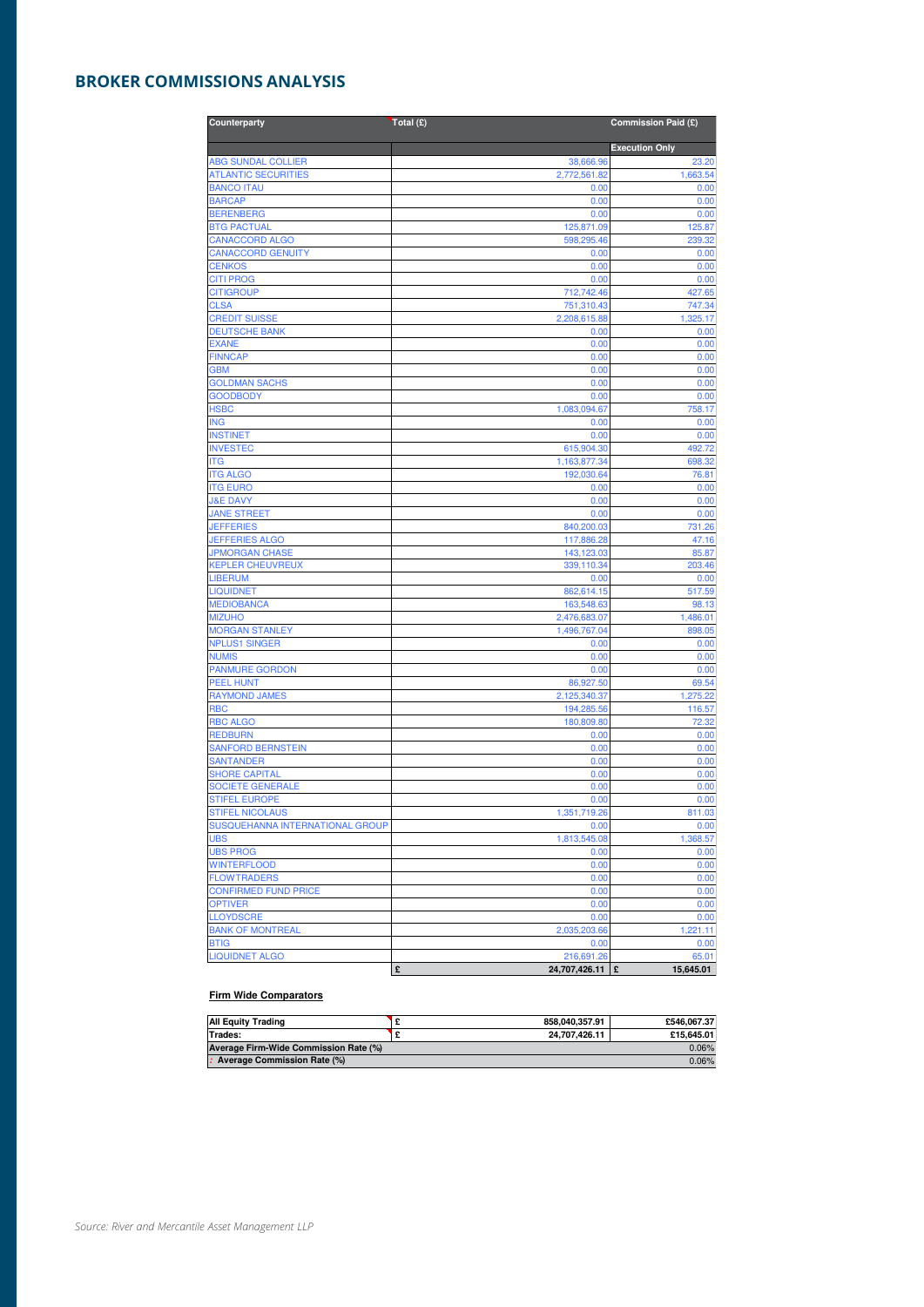#### **IMPORTANT DISCLOSURES**

The information in this document has been prepared and issued by River and Mercantile Asset Management LLP (trading as "River and Mercantile" and "River and Mercantile Asset Management") registered in England and Wales under Company No. OC317647, with its registered office at 30 Coleman Street, London EC2R 5AL. River and Mercantile Asset Management LLP is authorised and regulated by the Financial Conduct Authority (Firm Reference Number 453087), is registered with the U.S. Securities and Exchange Commission as an Investment Adviser under the Investment Advisers Act of 1940.

Equity Trustees Fund Services Ltd (the "ACD" for ES River and Mercantile Funds ICVC) is authorised in the United Kingdom and regulated by the Financial Conduct Authority FRN 227807.

River and Mercantile Asset Management LLP is a subsidiary of River and Mercantile Group Plc which is registered in England and Wales under Company No. 04035248, with its registered office at 30 Coleman Street, London EC2R 5AL.

This document is directed at professional and retail clients. The information in this document should not be relied on or form the basis of any investment decision. Retail clients requiring any information should seek the advice/assistance of a Financial Advisor. The information contained in this document is strictly confidential and must not be reproduced or further distributed.

The value of investments and any income generated may go down as well as up and is not guaranteed. An investor may not get back the amount originally invested. Past performance is not a reliable guide to future results. Changes in exchange rates may have an adverse effect on the value, price or income of investments. Please refer to the ES River and Mercantile Funds ICVC principal prospectus for further details of the financial commitments and risks involved in connection with an investment in this Fund. The information and opinions contained in this document are subject to updating and verification and may be subject to amendment. The information and opinions do not purport to be full or complete. No representation, warranty, or undertaking, express or limited, is given as to the accuracy or completeness of the information or opinions contained in this document by R&M, its partners or employees. No liability is accepted by such persons for the accuracy or completeness of any such information or opinions. As such, no reliance may be placed for any purpose on the information and opinions contained in this document.

Please note that individual securities named in this report may be held by the Portfolio Manager or persons closely associated with them and/or other members of the Investment Team personally for their own accounts. The interests of clients are protected by operation of a conflicts of interest policy and associated systems and controls which prevent personal dealing in situations which would lead to any detriment to a client.

Neither MSCI nor any other party involved in or related to compiling, computing or creating the MSCI data makes any express or implied warranties or representations with respect to such data (or the results to be obtained by the use thereof), and all such parties hereby expressly disclaim all warranties of originality, accuracy, completeness, merchantability or fitness for a particular purpose with respect to any such data. Without limiting any of the foregoing, in no event shall MSCI, any of its affiliates or any third party involved in or related to compiling, computing or creating the data have any liability for any direct, indirect, special, punitive, consequential or any other damages (including lost profits) even if notified of the possibility of such damages. No further distribution or dissemination of the MSCI data is permitted without MSCI's express written consent.

Although River and Mercantile's information providers, including without limitation, MSCI ESG Research LLC and its affiliates (the "ESG Parties"), obtain information from sources they consider reliable, none of the ESG Parties warrants or guarantees the originality, accuracy and/or completeness of any data herein. None of the ESG Parties makes any express or implied warranties of any kind, and the ESG Parties hereby expressly disclaim all warranties of merchantability and fitness for a particular purpose, with respect to any data herein. None of the ESG Parties shall have any liability for any errors or omissions in connection with any data herein. Further, without limiting any of the foregoing, in no event shall any of the ESG Parties have any liability for any direct, indirect, special, punitive, consequential or any other damages (including lost profits) even if notified of the possibility of such damages.

River and Mercantile Asset Management LLP 30 Coleman Street London EC2R 5AL